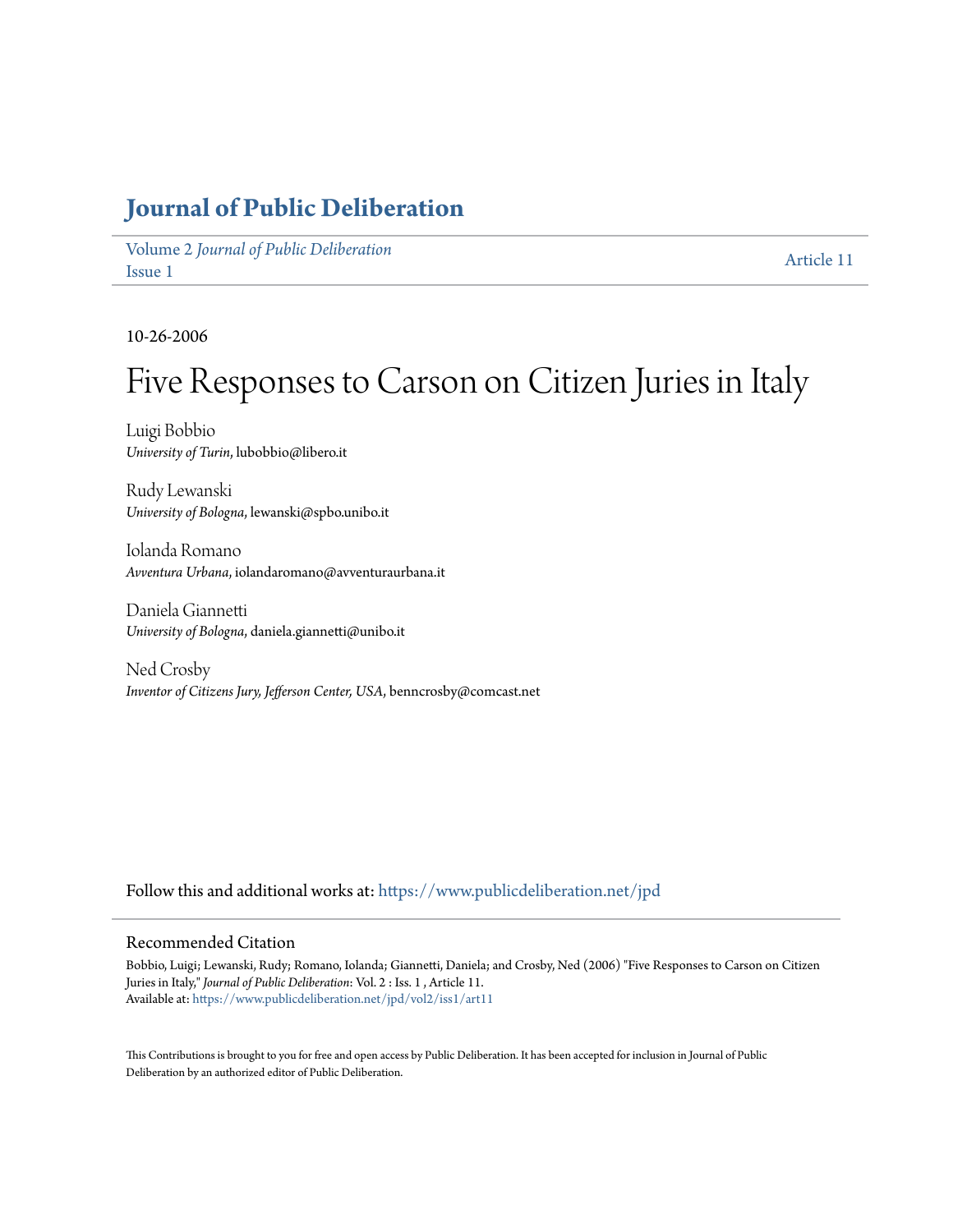# Five Responses to Carson on Citizen Juries in Italy

### **Keywords**

Citizen Juries, Deliberative Demorcracy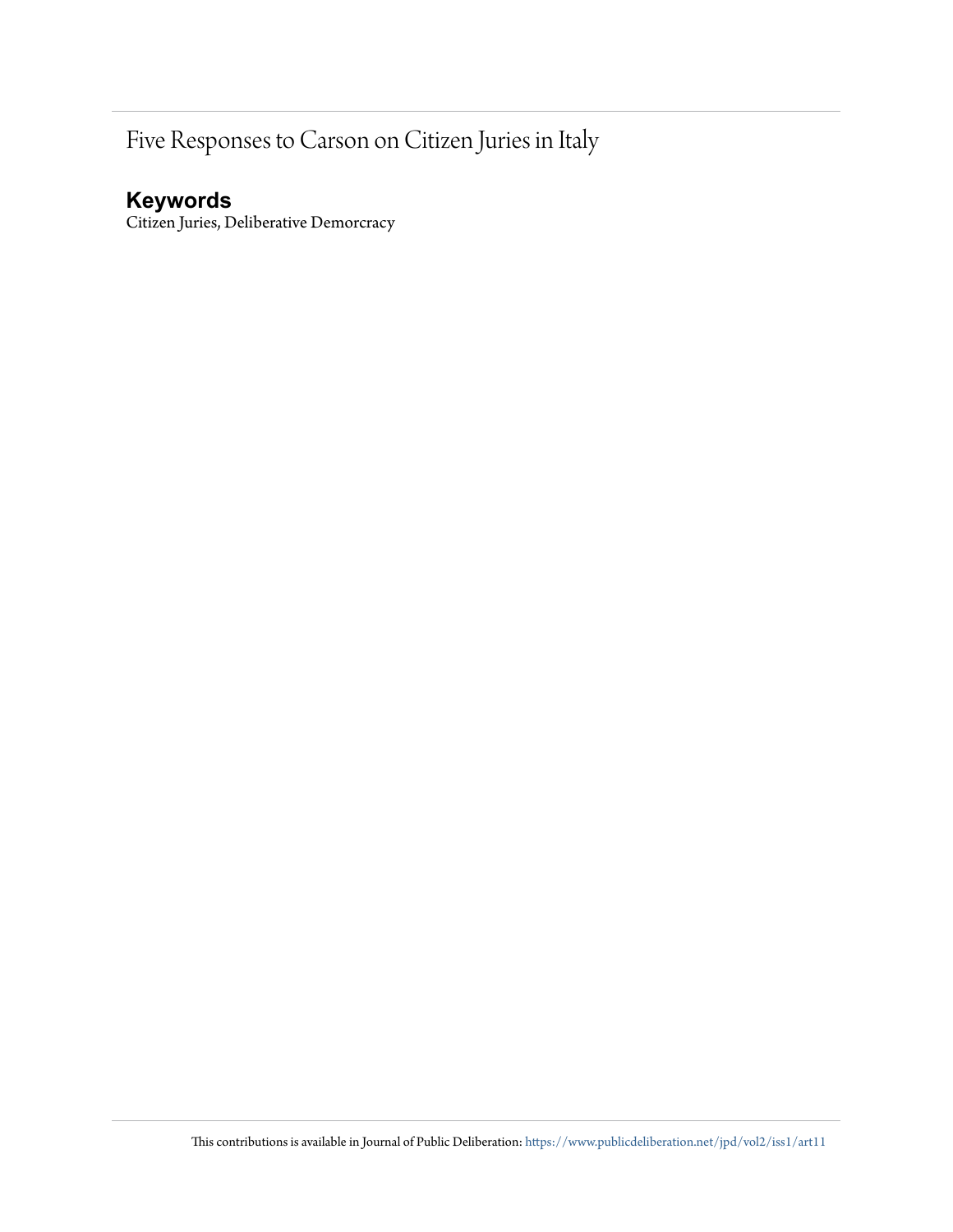### **Five Responses to Lyn Carson's "Improving Public Deliberative Practice: A Comparative Analysis of Two Italian Citizens' Jury Projects in 2006"**

|                                                              | Page          |
|--------------------------------------------------------------|---------------|
| Daniela Giannetti, University of Bologna                     | $\mathcal{L}$ |
| Rudy Lewanski, University of Bologna                         | 4             |
| Luigi Bobbio, University of Turin                            | 10            |
| Iolanda Romano, Avventura Urbana <sup>1</sup>                | 13            |
| Ned Crosby, Inventor of Citizens Jury, Jefferson Center, USA | 19            |

<sup>&</sup>lt;sup>1</sup> Iolanda Romano, architect, PhD in urban public policies and expert in inclusive decision making processes. She founded Avventura Urbana, a company active from 1992 in Italy that deals with participative processes in public policies (www.avventuraurbana.it). In the Turin CJ she covered the role of facilitator.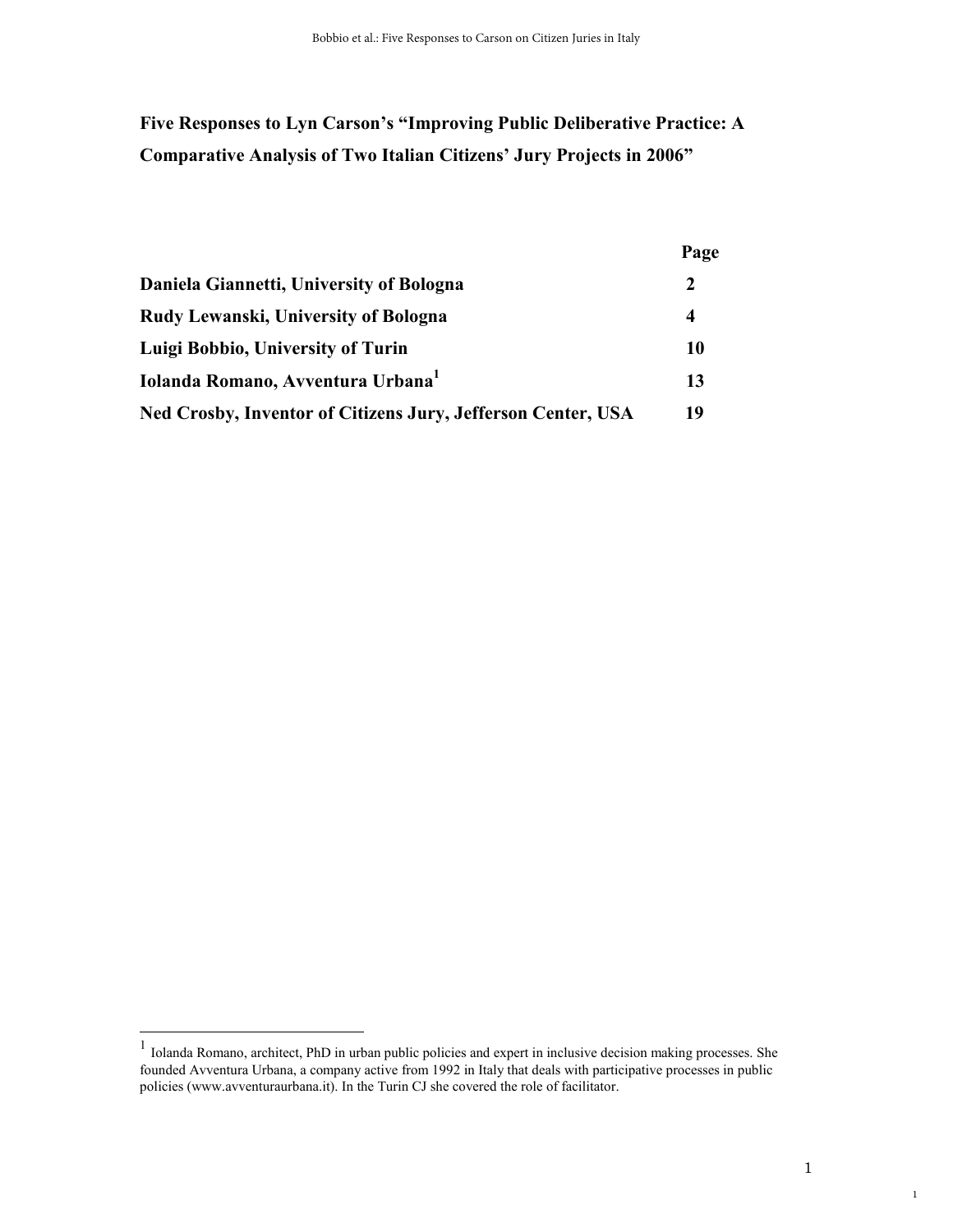#### **Daniela Giannetti, University of Bologna**

I fully agree with Dr Carson about the necessity of improving research on deliberative processes. I also agree that, in order to describe the Italian experiences, a more general name such as "deliberative forum" rather than "Citizen Jury" would have been more appropriate because in both cases, Bologna and Turin, we did not literally follow the Ned Crosby format.

Carson discusses and evaluates several features of the Italian experiences such as length of time, scope of charge, selection procedures, steering committee and political influence of deliberative processes. In what follows I will reply only to some of her comments.

Regarding the duration of the jury, from Carson's own research about Australia we learn that juries can range from  $\frac{1}{2}$ -1  $\frac{1}{2}$  days to 5 days. The standard format is five days (Crosby). I certainly agree that a longer duration—for example a two-day jury—would allow jurors more time for deliberation. At the same time I believe that a longer duration makes it more difficult to avoid attrition problems in the jury selection process (only people who have more time will participate) and to insulate the effects of deliberation itself from other—albeit interesting—communicative and interactive processes.

All that said, in Bologna we opted for a one- day jury mainly as a consequence of budget constraints. Personally I was not happy about the choice of our colleagues in Turin to split the process in two consecutive Saturdays. This is because I find difficult to understand how to study a supposed "treatment effect" (information exposure, deliberation) with such a time span in between.

To sum up, while the Bologna research team would have preferred a two-day length, we opted for a one-day jury as a reasonable trade off between quality and efficacy of deliberation. By efficacy of deliberation I mean the capacity of inducing preference changes or opinion shifts as a consequence of being exposed to information and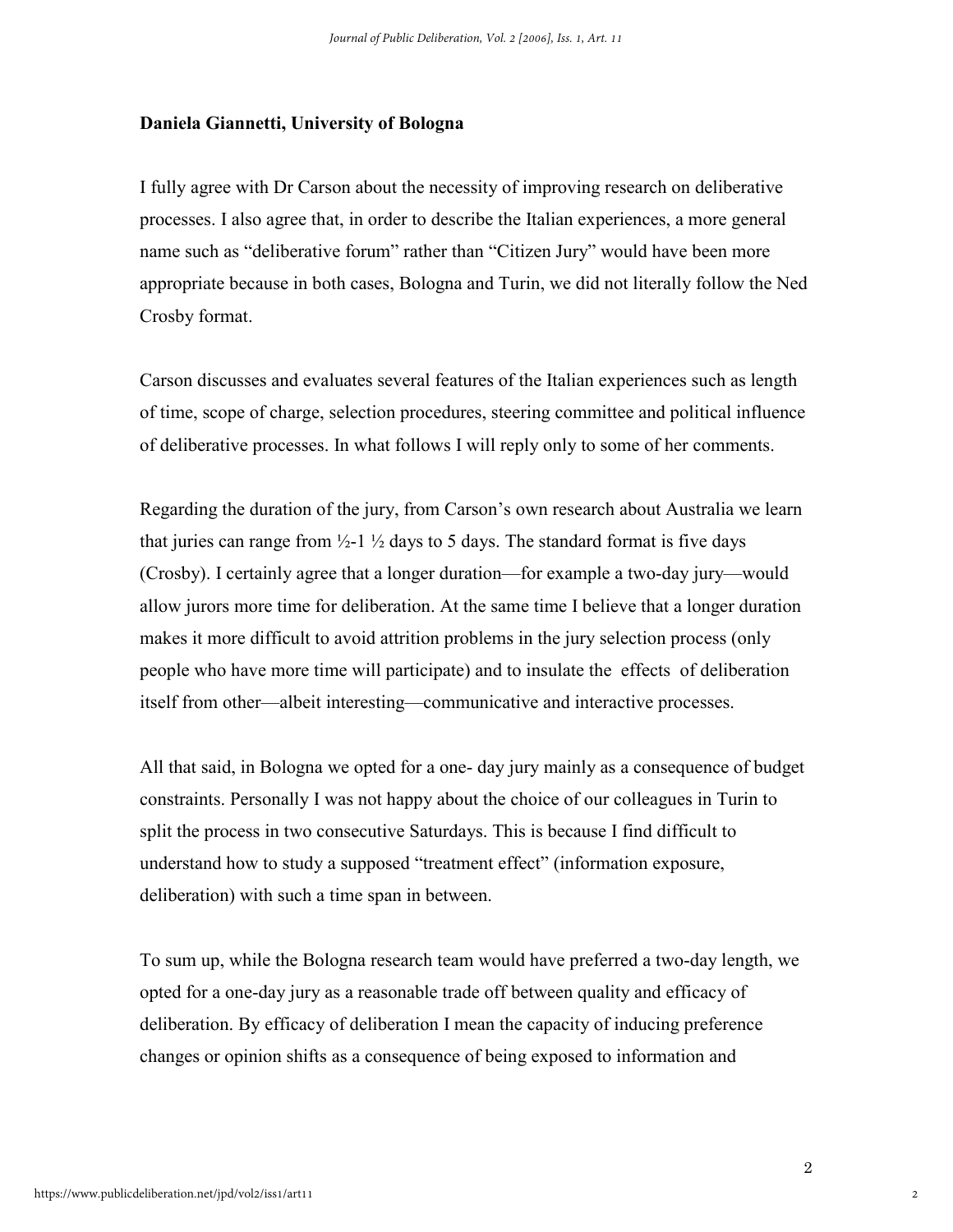discussion. Indeed, one of the main purposes of our research was to determine whether or not significant opinion shifts occurred during the process.

Carson believes that the framing of the issue to be deliberated was too restrictive in both Italian experiments. In my opinion this criticism underestimates the general aim of our research. We were interested not only in providing an opportunity for citizens' participation but in examining potential opinion shifts induced by deliberation. In particular, we were perfectly aware that the dichotomy 'environment versus economy' was far too simplistic. However, a question based on such dichotomy was included in the survey administered to a random sample of a thousand Bologna citizens from which jurors were selected. Such a question was considered more informative about 'real' environmental attitudes than general questions about interest or concern for environmental issues. We included a number of questions about environment in order to evaluate selection biases, i.e. whether or not only people who had a special concern for environmental issues participated in the jury. I agree with Carson that other ways of avoiding selection biases, such as not to inform immediately the potential participants about the issue to be deliberated, might be used. For example, in the Dublin experiment potential jurors were contacted only months after they had answered a general survey.

A second reason which explains the particular framing of the issue that was adopted by the Bologna team has to do with the specific context of the city, where a long-lasting public debate about traffic pollution has mainly involved environmentalist groups and economic interest groups. Even though the jury "charge" reproduced such dichotomy, the jury process was designed with the purpose of unfolding the complexity of the issue to be deliberated upon and exploring common ground.

Given the time constraints, I now think a simpler issue to be deliberated (for instance, just one out of the three policy options aiming at reducing traffic pollution) would have been more appropriate.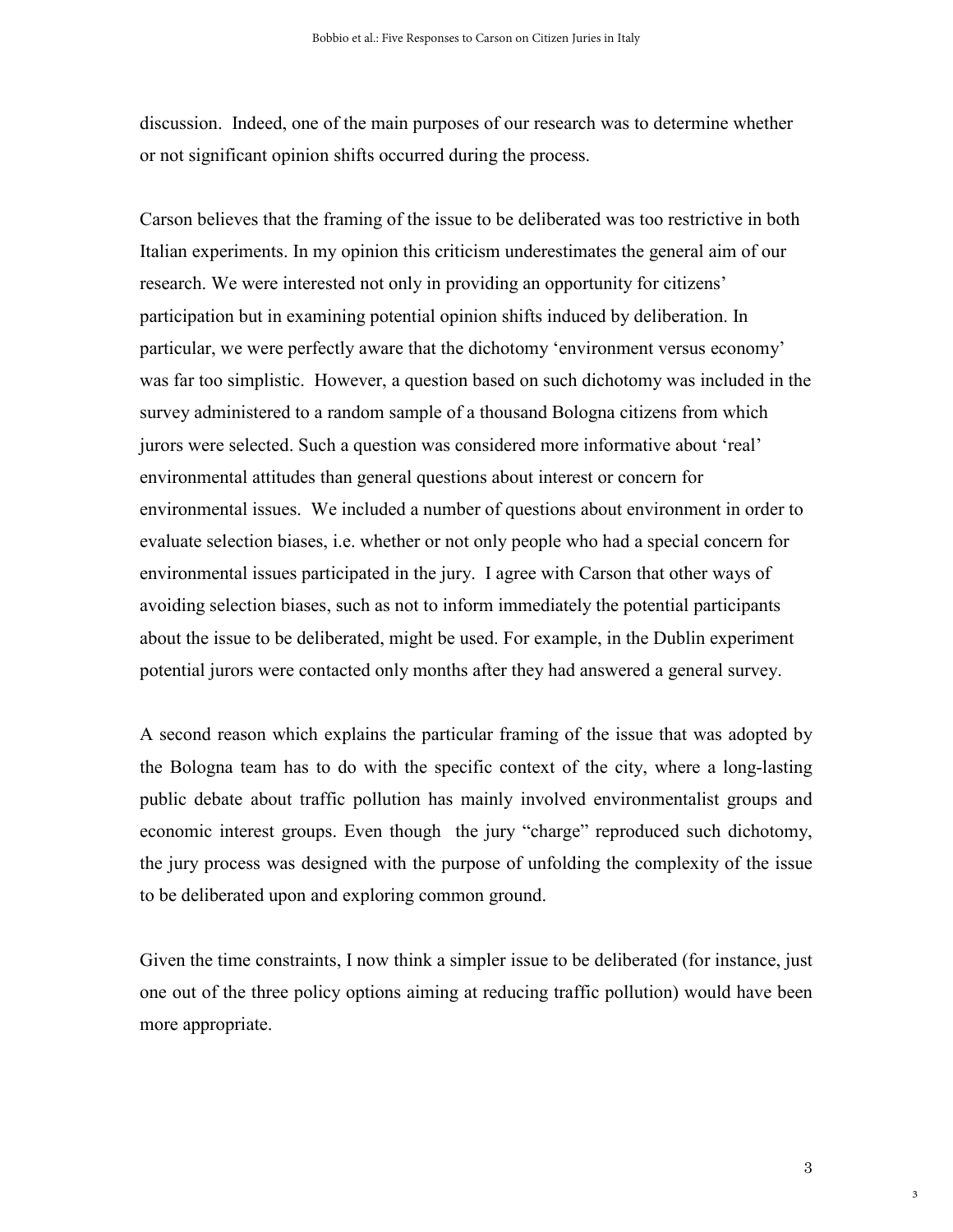In my opinion what was really missing in the Bologna jury was a balanced presentation of different arguments and positions about the issue at hand, which made it difficult to understand the nature of the consensus reached at the end of the deliberative process. As convenors, we put a lot of effort into providing jurors with balanced information beforehand. I agree with Carson, however, that briefing materials should be limited to logistics. At the same time, we allowed the stakeholders too great a discretion in choosing their 'witnesses'. While the environmentalists were able to coordinate the choice of witnesses, the other 'side' lacked any coordination. This was mainly due to the fact that the two most important local associations of shop-keepers, whose representatives had taken part in the meetings of the steering committee, eventually declined to participate. How to avoid a boycott of the process by the self-perceived 'losing side' is in my opinion a general problem. I agree with Carson that in future experiments stronger efforts should be made by the convenors in order to involve more effectively all the relevant stakeholders in the process.

#### **Rudy Lewanski, University of Bologna**

The citizen jury (CJ) is only one –albeit one of the most well known- 'techniques' of the broad deliberative democracy family. We chose this specific technique for several reasons, the first being comparability with other similar 'experiences' being carried out in other European countries (Ireland, Holland). The second reason was to test this participation technique in order to verify its effectiveness and 'usability' in our specific political-administrative cultural context. In this sense I don't think we had an 'ideal'; we were experimenting, quite pragmatically, learning through trial and error. The Bologna CJ was conceived of purely as a scientific research exercise and its 'experimental' nature is essential to understand and evaluate the Bologna CJ.

My personal overall evaluation was that the Bologna CJ proved to be positive for a number of reasons. For one, it provided me, as a researcher, with a number of insights that I would like to share. Some of these insights arose when re-listening to audio tapes, having let several months elapse, thus allowing the experience to 'simmer down' in my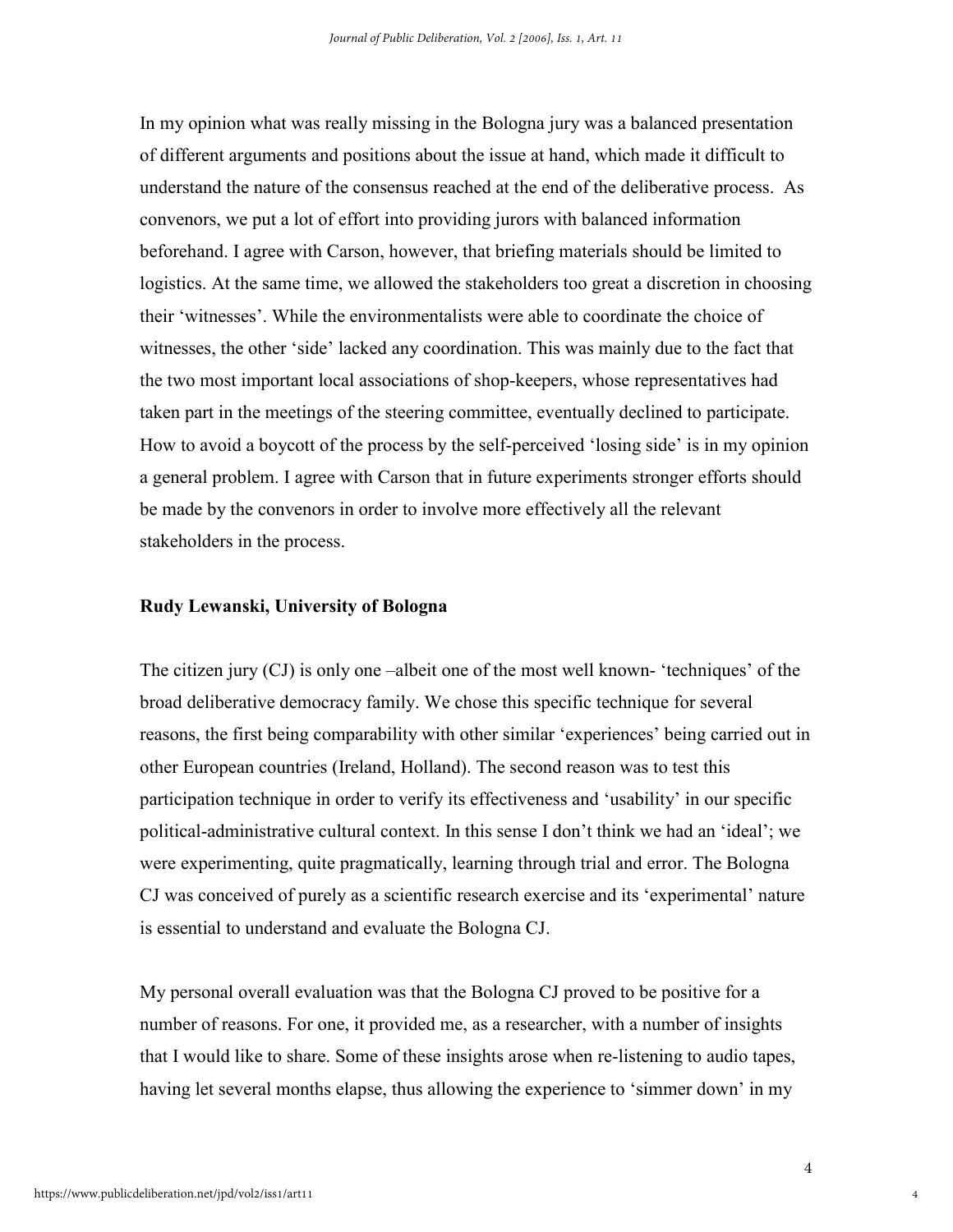perception. This combination of *testing* and *reflecting on* the theory of deliberative democracy enabled my reasoning to be developed in a very practical way.

Lesson 1: More time was needed. Though even in the Australian experience there have been a number of one day CJs, as Carson points out, for a topic having the 'weight' as the one we chose, 2 to 3 days now seem to be the very minimum you would need to allow for the dialogic and cognitive processes that CJs are aimed at fostering. Quite complex technical issues were at stake in the charge that the CJ was called to discuss (airborne pollutants and their effect on human health, transportation solutions, repercussions on the economy and so on). But DD processes in my view involve much more, namely interpersonal relations and emotional processes: building real and deep consensus among individuals requires that these aspects have adequate time to be expressed and dealt with (personally I feel that only *after* the emotional dimension has been tackled can a cognitive process take place, effectively).

Time still proved to be tight although we did try to compensate by resorting to such 'devices' as providing basic information and position papers beforehand and twice splitting up the jurors into sub-groups assisted by facilitators during that day. Lyn Carson also notes that the materials presented were technically intimidating. That's probably true. But it should be considered that, whatever the efforts at keeping them as simple as possible, some subjects just can't be 'made easy' if we don't want to mis-represent the essence of the problem (e.g. the size of particulate matter of 10 micron is relevant since it penetrates deeply into one's lungs, thus representing a health threat). Simplify as much as you can, the technicality is unavoidable if DD processes are to be applied to the relevant conflicts of contemporary society. Furthermore, personally I believe the capabilities of lay persons should not be underestimated: if adequately motivated and assisted they are able grasp complex topics (and in fact during the jury some jurors did refer to aspects discussed in the hand-outs). The point, once again, is that this requires time.

The lack of time forced us to strongly structure the issue, though in doing so we took every possible precaution by involving the advisory board made up of stakeholders.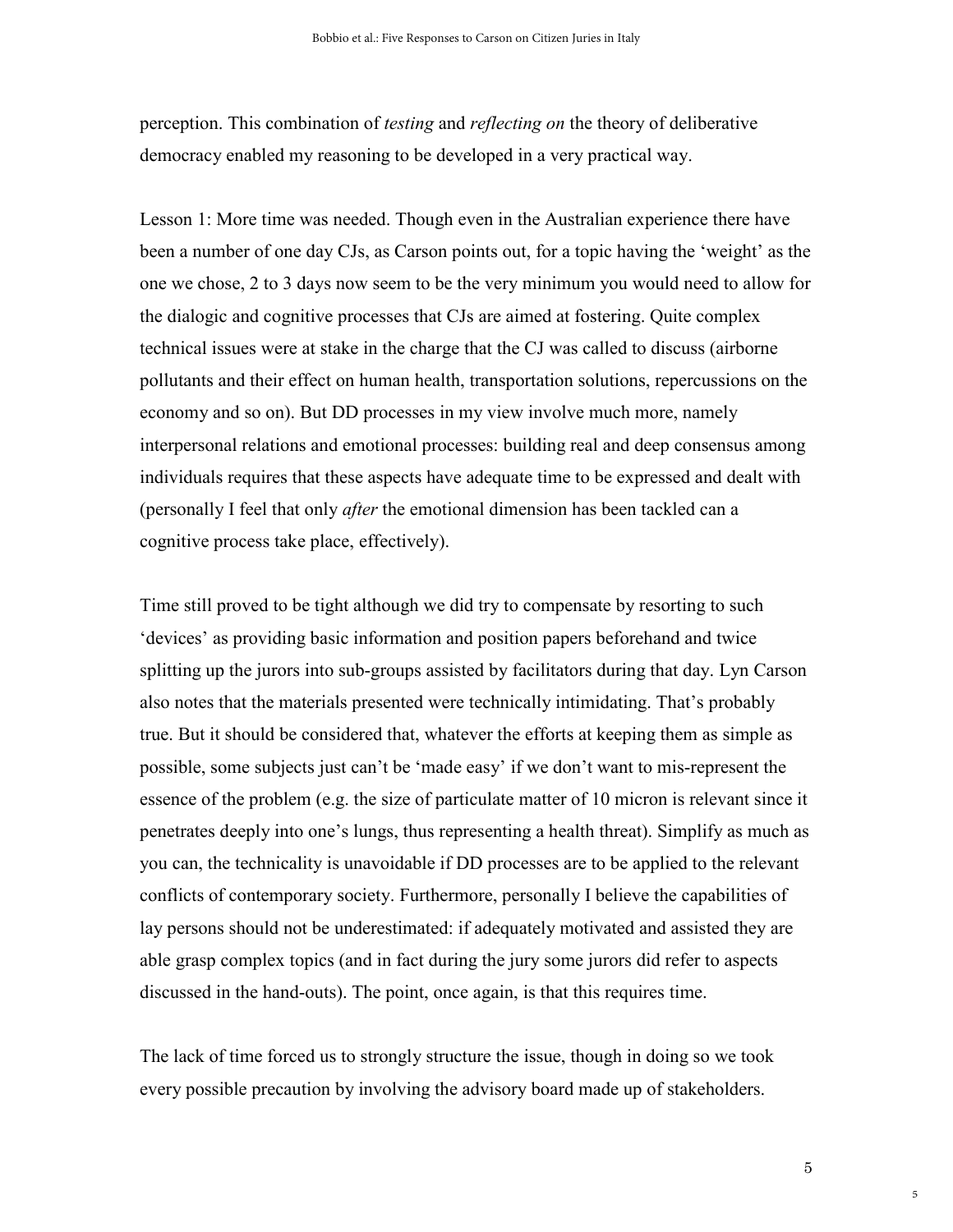Again, if we had more time, we could have formulated the charge in more open terms in order to allow the jurors to define it more precisely consensually at the outset of the process itself. I am quite willing to recognize that there is a very real risk of bias in this operation. Yet even in 'real life' CJs the charge is structured reflecting the issue that it is intended to tackle.

Also, as Carson, notes, it might not have been a 'Ned Crosby CJ'. We did try to follow the 'classical' format as much as it seemed suitable in our specific case. Also, we went through considerable efforts to give it a 'court jury' format, and to give the 42 citizens sitting on the benches an opportunity to decide a case. We did our best to make it adversarial by having testimonies and having them cross-questioned. We purposely emphasized this trait in order to verify the outcome it would produce and specifically to see if a dialogic process could actually forge consensus in this way: it was in the design of our project. If I regret something in this respect it is that this trait did not come out strongly enough, since the initial positions of the two sides (environmentalists and economic actors) were not as distant as we thought.

Lesson 2: More resources (money, staff, equipment, logistics) are required. The first resource is funding: democratic deliberation is expensive (though I am convinced—from the abundant empirical evidence available worldwide—that the outcomes can be well worth the investment). In this case we were able to cope with financial shortage thanks to voluntary work of friends and colleagues; some resources were available for free (venues); still, it turned out to be expensive for academic pockets (some 20.000 euro).

The second type of resource that is needed is more social capital, which in this case takes the specific form of the credibility of such processes in the eyes of organized actors and individual citizens. The point is not only whether DD processes produce 'superior' outcomes, but also whether real world actors actually prefer—or at least are willing to accept—them as processes substituting for, or even complementing or augmenting, 'traditional' ones based on representative democracy, pressure politics and so on. Not very surprisingly, I learned that some actors simply don't: they prefer to pursue their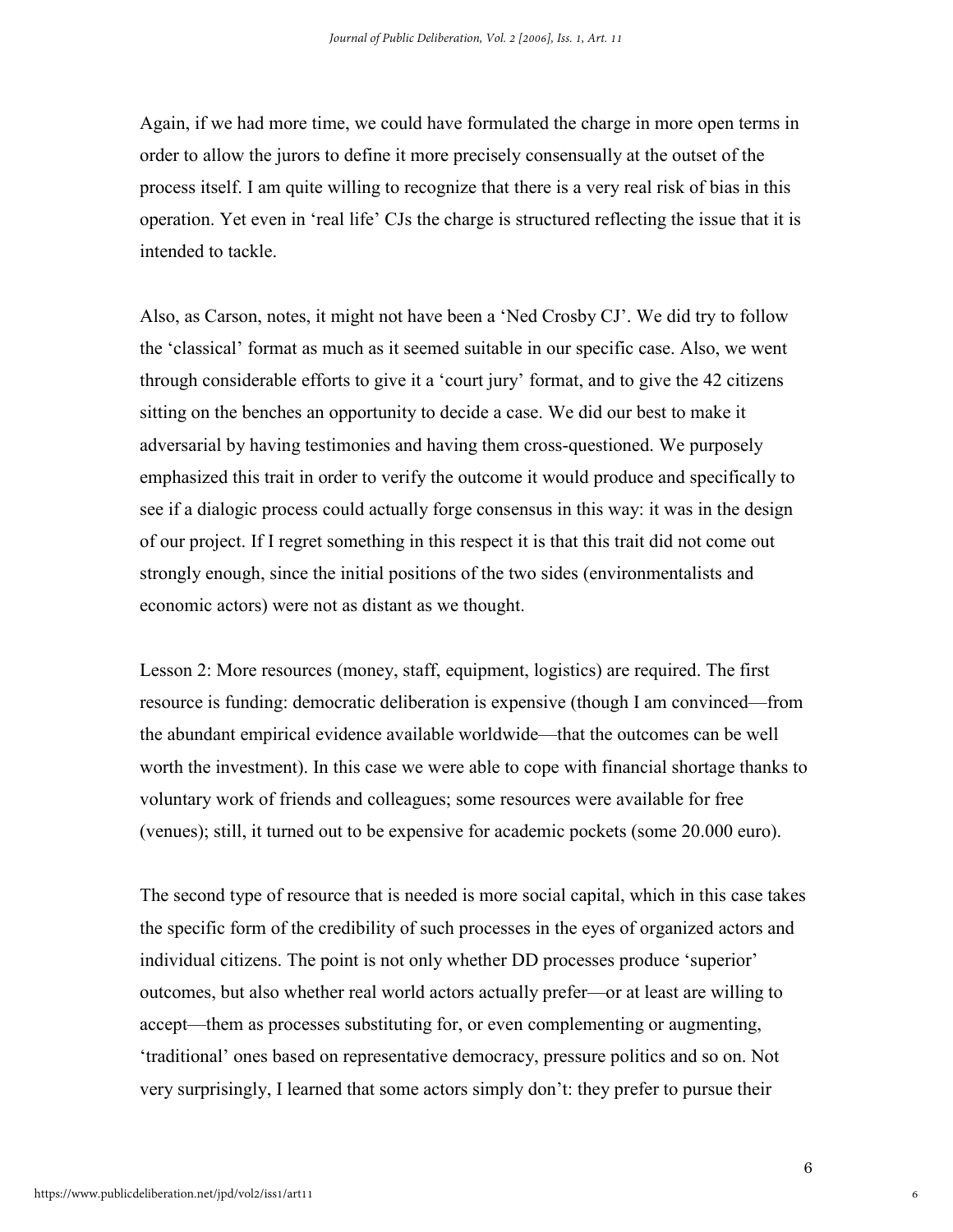interests through traditional 'channels', because they receive more attention from decision makers and because they keep other (from their view, "undesirable") actors and citizens out of the game. In my view that's short sighted and doesn't pay off in the long run; but that's my view, not theirs. Actually, some actors can even behave quite maliciously, I suspect in an attempt to sabotage innovative processes such as our CJ. Shopkeeper representatives, after being involved in the advisory board and having agreed on all aspects, decided to leave the process just days before the event. The Traffic Commissioner of the Municipality, also involved from the outset, declared himself sick on the day of the Jury and sent a collaborator (who however was not in a position to speak for the Administration on politically sensitive matters).

Lesson 3: The consensus that is reached in the end might in fact prove to be rather shallow (or a 'premature conclusion' in Carson's words). Listening to the audio recordings, it has become clear to me that there was a broad agreement among many jurors on the general principle that the city center should be closed to private vehicle traffic; but also that not all agreed and some seem to have gone along with the majority without deep conviction. Also, jurors were quick to concede flexibility in vehicle access to the city center, thus *de facto* undermining the general principle that they were upholding of closing it. Why? For the sake of avoiding conflict? Because the schedule was tight? Because there was no practical outcome since this was not the actual decision making locus? Probably a mix of all three reasons.

Lesson 4: To make a Jury work, participants need to feel that they are part of a real world process, and that their opinions will be, at least to some extent, influential. We made it clear that ours was only a scientific research exercise. We nurtured no expectation that it would have a direct impact on local decision making. Being adamant about this aspect was a response to professional ethics on our side, and was required in order to avoid subsequent misunderstandings with both participants and stakeholder groups. It was quite evident—during both the telephone contacts and on the day of the Jury itself—that chosen citizens felt 'honored' to be involved in a research project carried out by the local university on a relevant topic and of being hosted in the seat of the Provincial Council.

7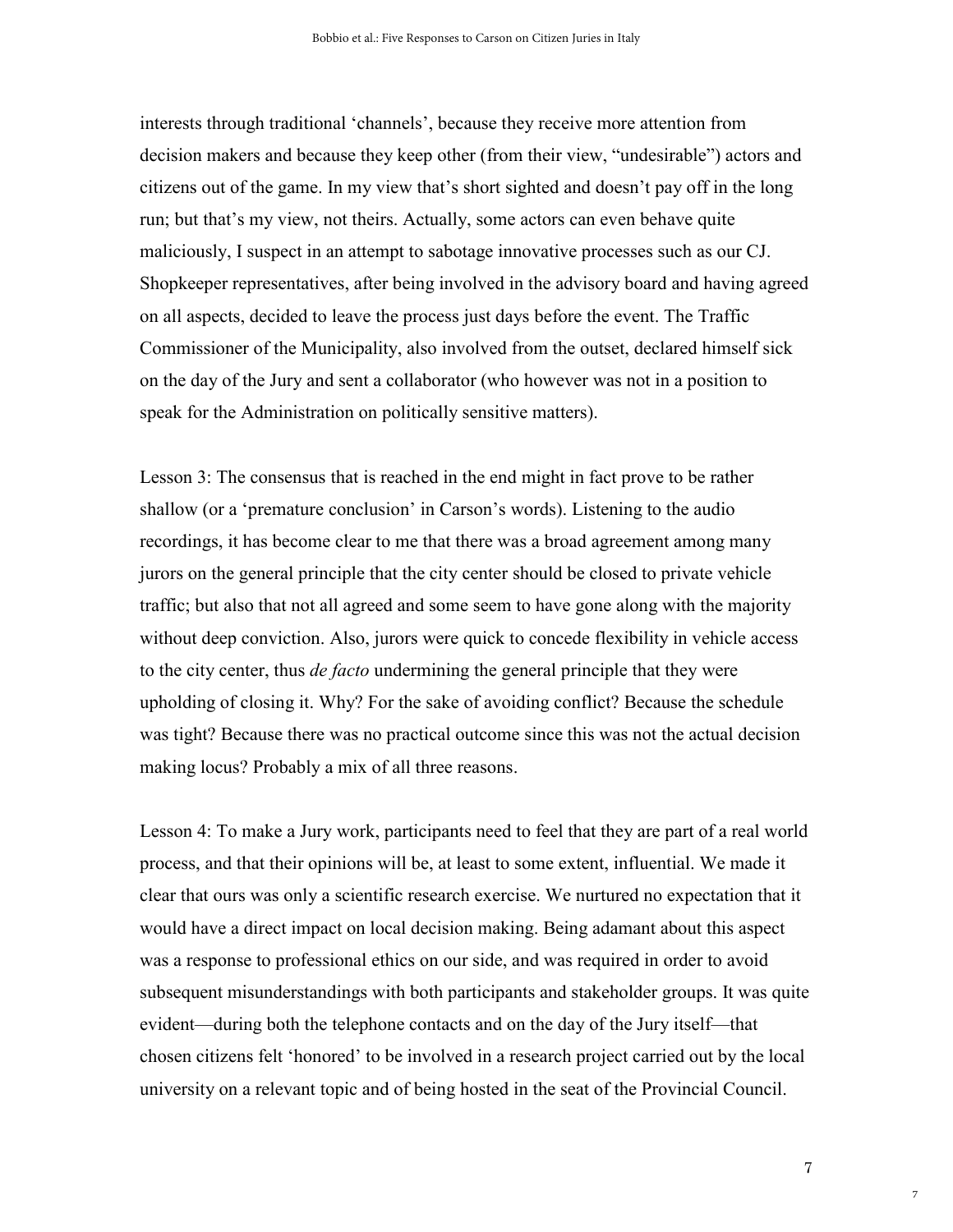Yet the fact that they knew that their opinion would not be taken into account might well have de-motivated jurors to some extent, since they knew their opinions were not going to influence policies (and, in fact, the Municipality only a week later decided to introduce a form of congestion charge, just the policy instrument the Jury members opposed). This might also explain why consensus, albeit shallow, emerged quite easily.

One way to avoid shallowness and excessively 'easy' choices might be to compel the jurors—in a simulated way—to face the tough choices of real-life (as elected authorities must do daily), namely limited resources, reactions of those negatively affected by decisions and so on, if credible indications are to emerge. It's just too easy to say that everything should be done to reduce air pollution—more bicycle lanes, more buses, low emission vehicles—without considering that space, for one, is a scarce resource in urban areas (e.g. creating a bike lane might imply reducing parking space, that in turn creates conflict with car owners).

Lesson 5: Motivating citizens to dedicate their time and energy to public involvement is problematic and has considerable potential for bias. Money, as mentioned above, is one tool we used (each juror received 100 euro at the end of the day). But, besides the funding issue mentioned above, there are deeper aspects involved, connected with representativeness and motivation. Clearly, a citizen accepting to take part in such an experience only for the economic gain is hardly motivated and is unlikely to contribute substantially to it. Furthermore, money obviously has a different value for citizens of different social conditions. We learned that individuals belonging to categories such as students and retired persons were more willing to dedicate a day to the CJ both because the sum we offered was interesting for them, and because time had less value. So how can high income individuals be motivated to participate? Higher education and social status culturally might work in favour of participation, but it also might work in the opposite direction. And the longer the involvement required, the tougher the problem gets (can a successful lawyer afford to lose 3 or 4 days of his/her precious working time?), hence a strong risk of social bias in the composition of the Jury. On the other hand, the problem would not pose concerns if citizens would be willing to take part in such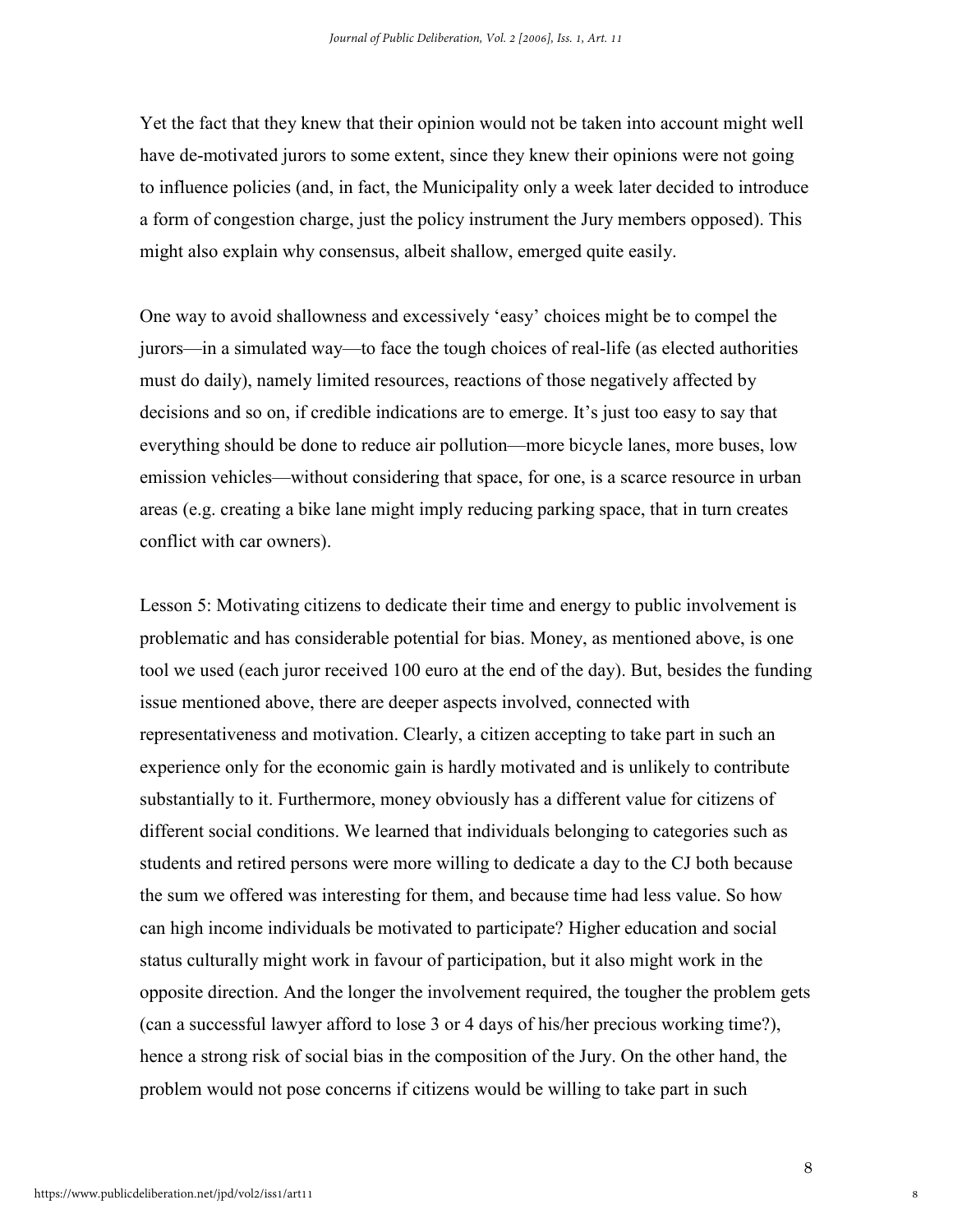practices as part of their civic duty; my impression however is that civic-mindedness is not on the rise nowadays (on the other hand just such experiences could contribute to enhancing civic culture).

Summing up, I would not personally carry out another CJ with the characteristics of the one discussed here. However, I do not regret it: it was an experiment, an absolute first time in Italy. And it was useful in many ways: (a) the experiment produced some scientifically relevant results; (b) a group of citizens had a unique opportunity to get a taste for direct involvement; (c) the jurors found the experience stimulating and involving (this emerges both from their answers to our questionnaires and from the discursive process—as taped—that occurred during the Jury itself); (d) some local policy makers and stakeholders saw that there exists an array of innovative methods for complex and conflictual decision making; (e) the seed is sown, now it needs watering and care.

Just recently one of the major national papers (La Repubblica) dedicated a whole page (p.17 on June 10, 2006) to Deliberative Polls connecting it with the direct democracy of ancient Athens: it might be a sign of a growing potential. One big question remains open: how can we get public authorities to give such processes a serious try? Attitudes between Italian local authorities are worth noting. Lyn Carson—as mentioned in her article—was invited to speak at a conference organized by the Tuscany Region. Our CJ was carried out in Bologna, capital of the Emilia-Romagna Region. Interestingly, these two bordering Regions share a similar political culture since the same party—the previous Communist Party (now *Democratici di Sinistra*)—has been in power since the post-war period.

Yet there is a considerable difference between the two Regions in their attitude towards citizen involvement. The Tuscany region organized the conference as a part of a process that is aimed at formulating a specific law on citizen participation, a process which will also involve a 21<sup>st</sup> Century Town meeting (an interesting case of meta-participation, i.e. of citizens deciding how citizens should participate). The President of the Region attended the conference, rare behaviour in the Italian polity, clearly indicating a strong political interest in the topic. On the other hand, in Emilia-Romagna (and Bologna more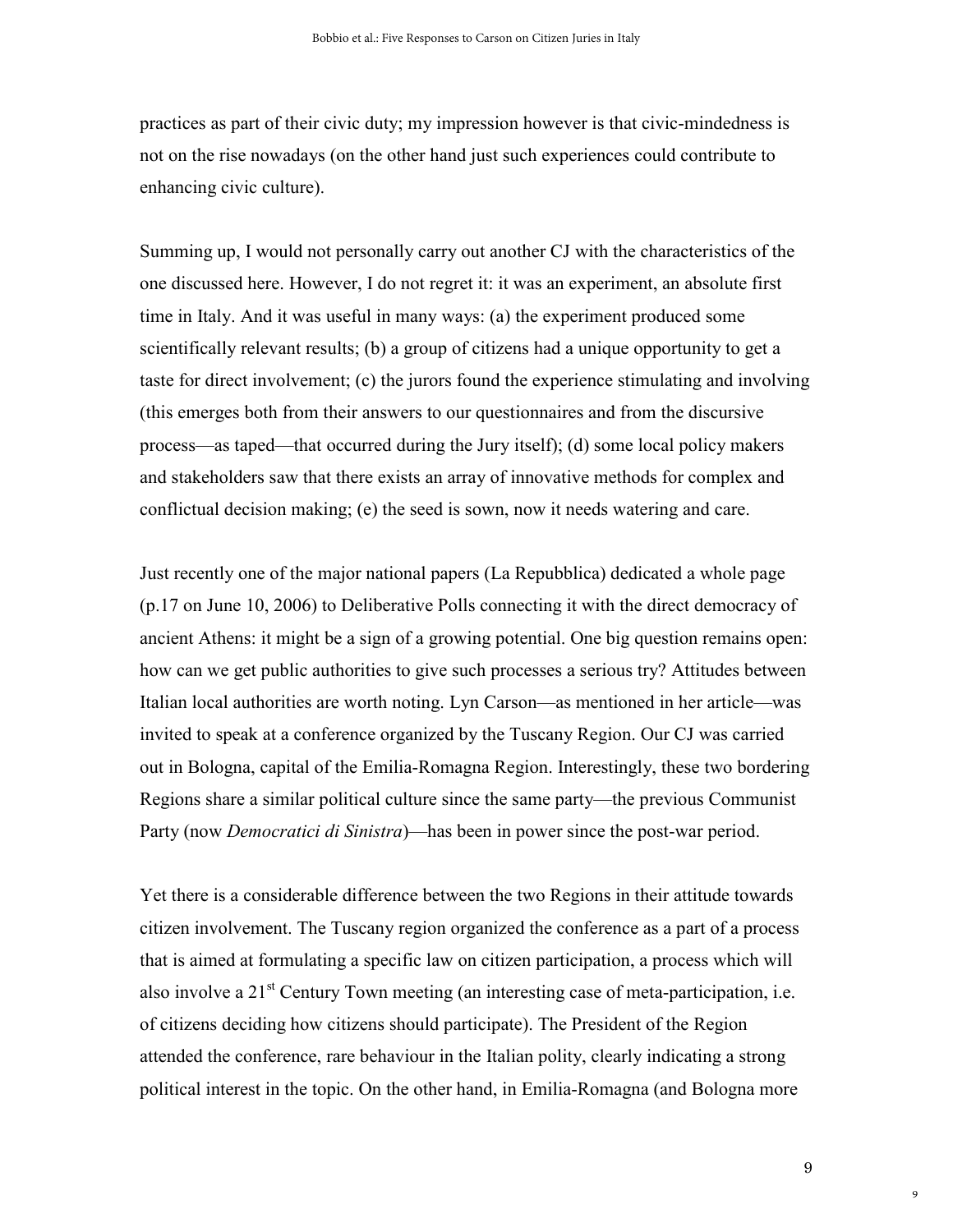specifically) authorities, though often paying lip-service to 'participation', in fact seem to be wary of empowering people in specific decision-making processes. Referring to the IAP2 Public Participation Spectrum, Tuscany seems to be heading in the direction of involvement and collaboration, whereas in Emilia 'participation' still means to inform, or at the most to appear to involve. For the moment this is just an impression, though shared among observers; time will tell.

#### **Luigi Bobbio, University of Turin**

Carson's reflections offer a very useful and insightful answer to the doubts we expressed to her (and to ourselves too) after the conclusion of our first CJ. Thanks to them, we are planning to introduce some changes in the design of the CJs we are about to convene in two middle-sized Italian cities. The topic will be the same (i.e. policy against traffic pollution), but we hope we shall be able to do better on most of Carson's items: length, scope of the charge, facilitation, and expert speakers.

Still it seems to me that such experiences tend to face a more general problem. The problem concerns the nature of the deliberative process, when randomly selected citizens are involved. In the case of the Turin CJ, it was apparent that most of them had only weak preferences on the matter. Of course, every citizen deals daily with traffic problems and with the policy measures that are enacted to cope with it. So each of them has considerable practical knowledge and possesses clear personal opinions. But their views are strictly dependent upon their personal experience. If one is not used to riding a bicycle, he or she will display little concern about cycling paths. If a juror has no children, he or she will be less prone to acknowledge the mobility needs of householdswith-kids. Jurors may have strong preferences about issues in which they are personally involved, but their opinions on the overall traffic problem are likely to be ill-focused, uncertain, and weak. In these circumstances, the deliberation is mostly a learning process, through which jurors discover points of view different from theirs and are induced to shape a more general view that takes simultaneously into account different needs, opinions, and arguments.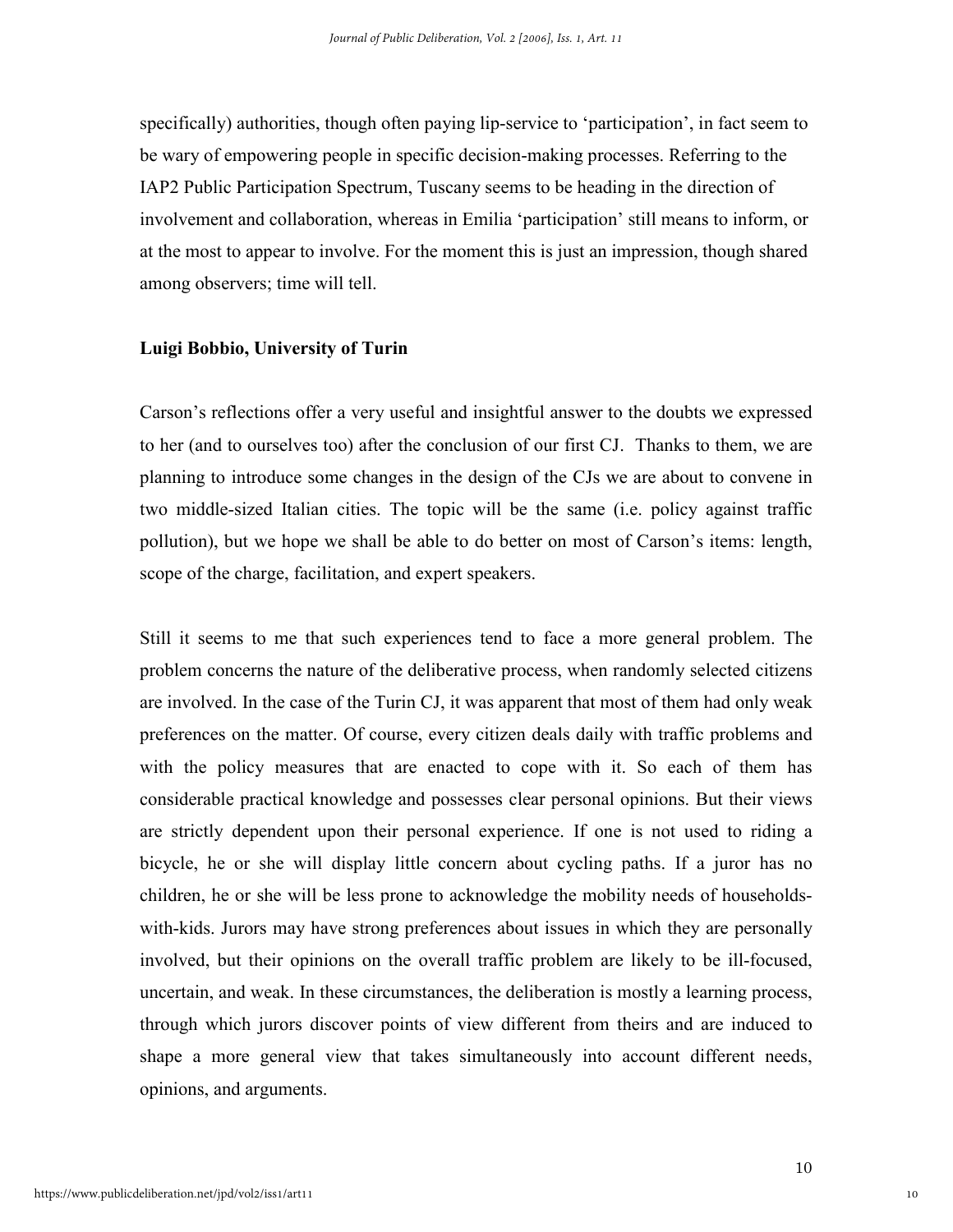Most accounts of deliberation describe it as a process through which free and reasonable persons genuinely assess and then some *change* their preferences when faced by the arguments offered by the other participants and thus they are able to reach a common ground. This account does not fit completely with what happens in a CJ. In the latter case, the stress is more on *shaping* preferences than on *changing* or *building* them. Jurors are not so much modifying their positions (as they do not possess any well-defined view on the matter), rather they have to use information and arguments to build up a general view of their own. Does it make a difference? I think it does. Shaping general and conscious preferences out of individual and ill-structured ones is a very delicate process that may not lead to any stable common ground. People react differently when exposed to new information and news points of view. Some of them grasp the problem faster than others. Some feel displaced. Some get confused, but do not want do admit it and then they end up adhering to a conclusion with which they do not actually agree. In the Turin CJ we realized that some jurors (the oldest and the less educated ones) felt very uneasy when – at the beginning of the final discussion - they were asked to express their first and their second policy preference. At last they did, but it was quite clear that they were not very convinced of their own choice.

I acknowledge that, in our case, we devoted too short time to the discussion among jurors, as Carson points out. Still I wonder whether there can be a period of time long enough (and an interaction practice rich enough) to prevent raw (and thus unstable) conclusions. Carson writes that "it is possible to know when a conclusion is mature and consequently when there is reason to have confidence in the stability of the jury's recommendations…In these circumstances, the jury has a genuine sense of satisfaction that it has wrestled with the complexity of the issue for long enough ". I believe this final point can be reached, but I am not sure how often it is actually reached. Accounts of CJ (and other similar experiences) do not offer – usually – sufficient hints on this crucial point. I think we need more critical micro analysis on the very process of deliberation, in order to learn to distinguish between uncertain conclusions and mature ones and to understand which process leads to which outcome.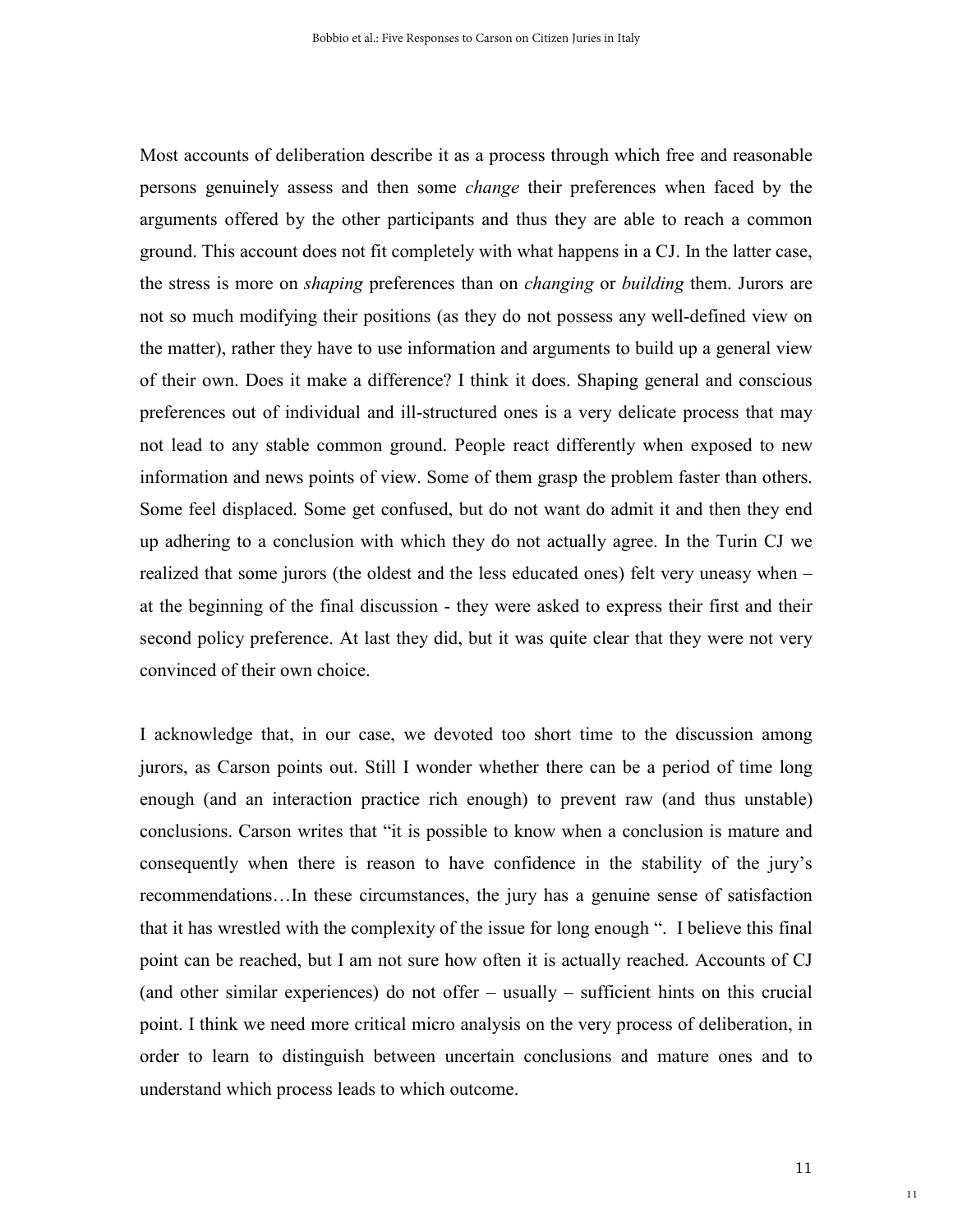After many years of theoretical inquiry and practical experiences, we understand that deliberation is an ambiguous concept that covers quite different practices. When deliberation occurs among people that have strong preferences it is likely to end up with positional confrontation (or with a "debate" in Carson's words), rather than with dialogue. When it is run among people that have vague preferences – as it happens in CJs – it risks leading to a poor and short-lasting consensus. How can we overcome these two unpleasant alternatives?

The solidity of the jury conclusions is not only a theoretical matter. It has also practical consequences as it affects the credibility of the CJ in face of the political power. In our case, we did not have great expectations about the political influence of the jury  $-$  it was just a first experiment and we knew we had to face a lack of confidence among politicians. But still we were quite disappointed by the reaction of the policy makers. We did not dare to ask them to sign a contract, as we feared that, in this case, they would have withdrawn from the CJ – maybe we shall be bolder next time.

Nevertheless we succeeded in involving them deeply in the process. The three members of the executives of the Municipal, Provincial and Regional governments participated (through their delegates), in the steering committee (together with other stakeholders); they attended personally the first morning of the CJ and welcomed the jurors with warm speeches. One of them was present when the jury recommendations were spelt out.

However, the day after, none of them took seriously the content of the jury statement. Rather they used it to show – through press releases – that the "voice of people" had supported the contrasting policy options of each of them. The jury outcome was channeled into a longstanding policy dispute among policy makers, and thus misinterpreted. The "voice of people" had no way of being heard by itself. After a couple of days the issue disappeared from the press and the jury recommendations were no longer recalled, even if the public debate on traffic policy remained very hot in the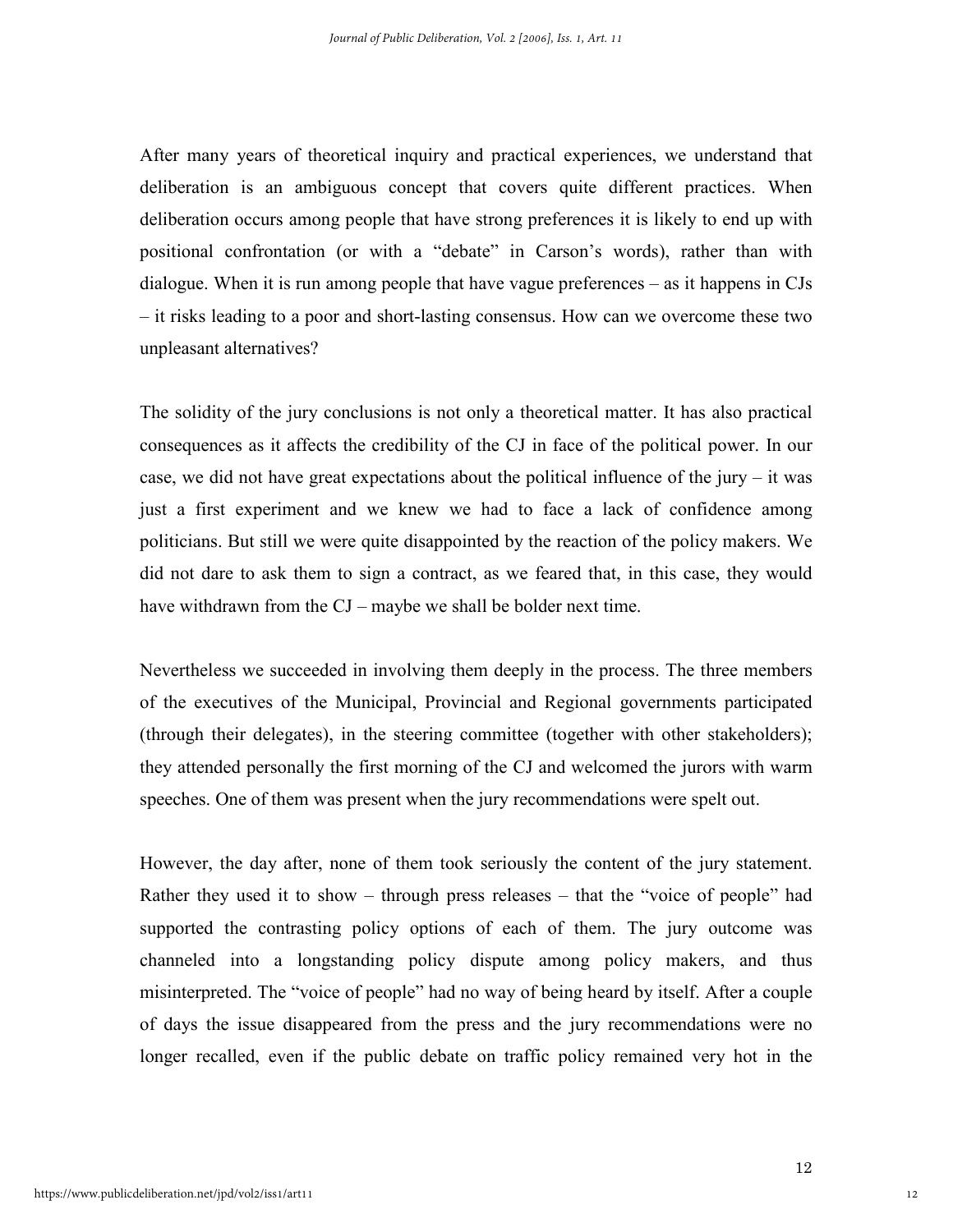following months. I wonder if this type of political expediency is exclusive to the Italian polity or whether it has been experienced elsewhere.

I want to add that despite our errors in the CJ design and the unfortunate impact on political world, the overall experiment was far from disappointing. In particular, we were really struck by the attitude of the jurors. They appreciated being involved in such an unusual situation. They took their role very seriously. They had fun. This is not – by any means – a novelty. All accounts of CJs report similar features. But we were glad to see – this time with our own eyes – that ordinary people are ready to listen, to discuss and to give their advice to policy makers. So even if our overall evaluation of the experiment is rather critical, this does not mean we are not going to try again.

### **Iolanda Romano, Avventura Urbana<sup>2</sup>**

Dr Carson's article touches upon a series of critical themes in deliberative democracy, but I intend to limit myself to commenting on certain aspects very relevant to my own experiences. The reason for this specificity arises from my own role as a facilitator in Turin's CJ's and from my own conviction that these aspects of the process, aside from being central to the quality and success of the process, are also the few elements which the organizers can directly influence (in contrast to the even more significant question of political influence which is beyond organizers' power).

I will address the following two elements: the methodology of the CJ process and the facilitation of Turin's CJ's. I believe these two aspects of the CJ's are inextricably intertwined and that together they can inform the question of how to manage the process, as much as any consideration of the content of the problem.

<sup>2</sup> Iolanda Romano, architect, PhD in urban public policies and expert in inclusive decision making processes. She founded Avventura Urbana, a company active from 1992 in Italy that deals with participative processes in public policies (www.avventuraurbana.it). In the Turin CJ she covered the role of facilitator.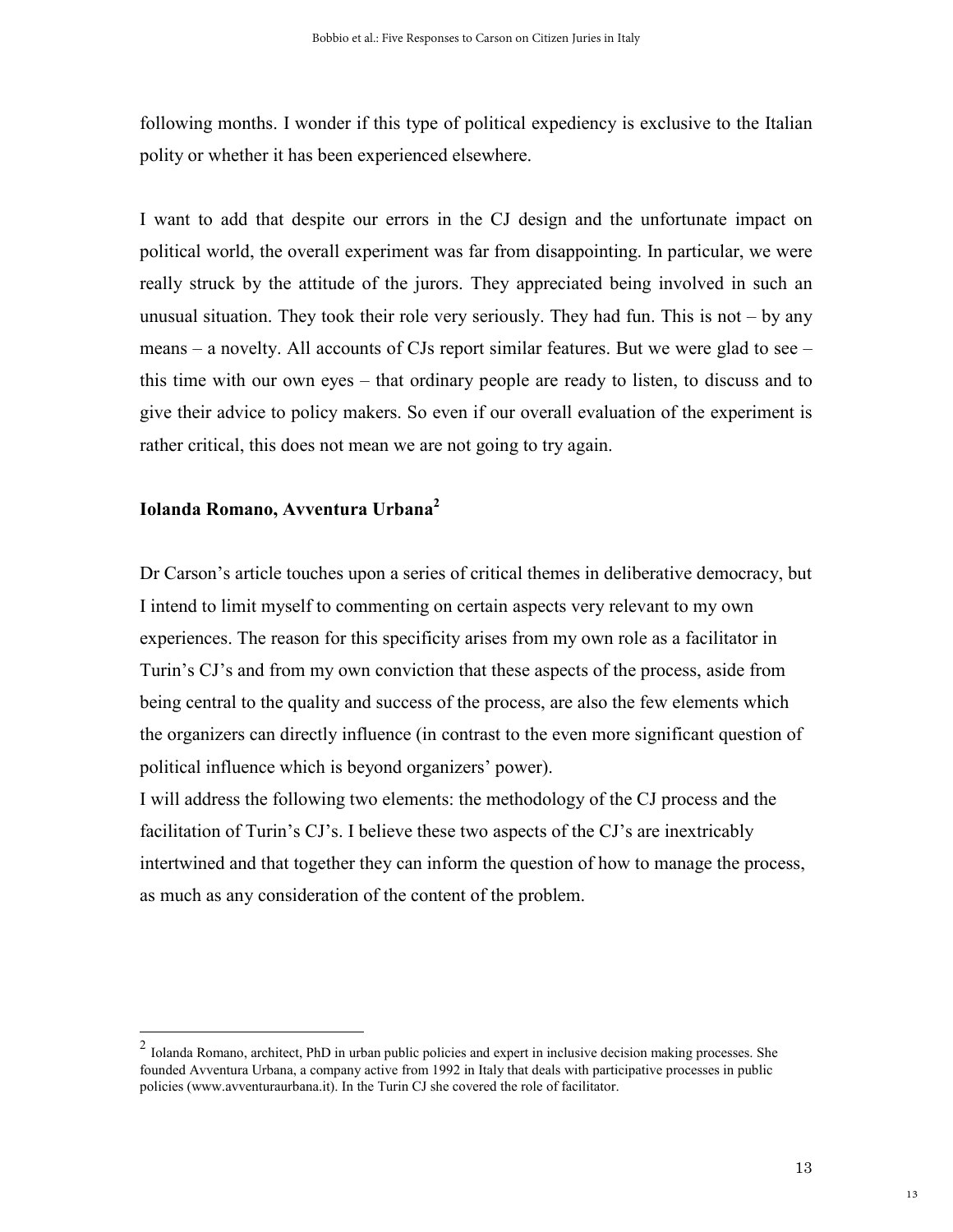#### *What task did we face*

When Luigi Bobbio asked me if I would be willing to facilitate the CJ, the first of its kind in Italy, I accepted immediately and enthusiastically. I was curious to see from the inside how to apply what I had learned from reading about CJ's elsewhere: a random group of citizens is able to work collectively on a complex problem for a rather limited time and come to agreement on a resolution on how to solve the problem. My principle questions were:

- 1. (The learning process): How can you place the jurors in a position to learn sufficiently about an issue to express themselves individually and discuss together knowledgably?
- 2. (Discussion and changing minds): Is it true that, if people are well informed, they can discuss more productively and are able to change their opinions?
- 3. (Space for agreement): Is it possible, even in a limited and predetermined period of time, to create an interactive environment in which shared hypotheses can emerge?
- 4. (Sustainable outcomes): Are the results of such a process sustainable in that proposals are stable and long-lasting?

When I entered the process all the fundamental elements of the CJ process had already been defined: composition of the jury, experts, scope of charge, timeframe and work method. I was asked to facilitate the interactive process for the entire duration of the CJ: first in the discussion with the experts (learning), and then in the deliberative phase (discussion, agreement, and any potential conflict resolution). I had at my disposal 2 Saturdays, 21 jurors, 15 experts and approximately three hours of discussion time (the other 13 hours were slated for the experts) at the end of which a press conference was scheduled: a framework that appeared then, and later proved to be, very rigid.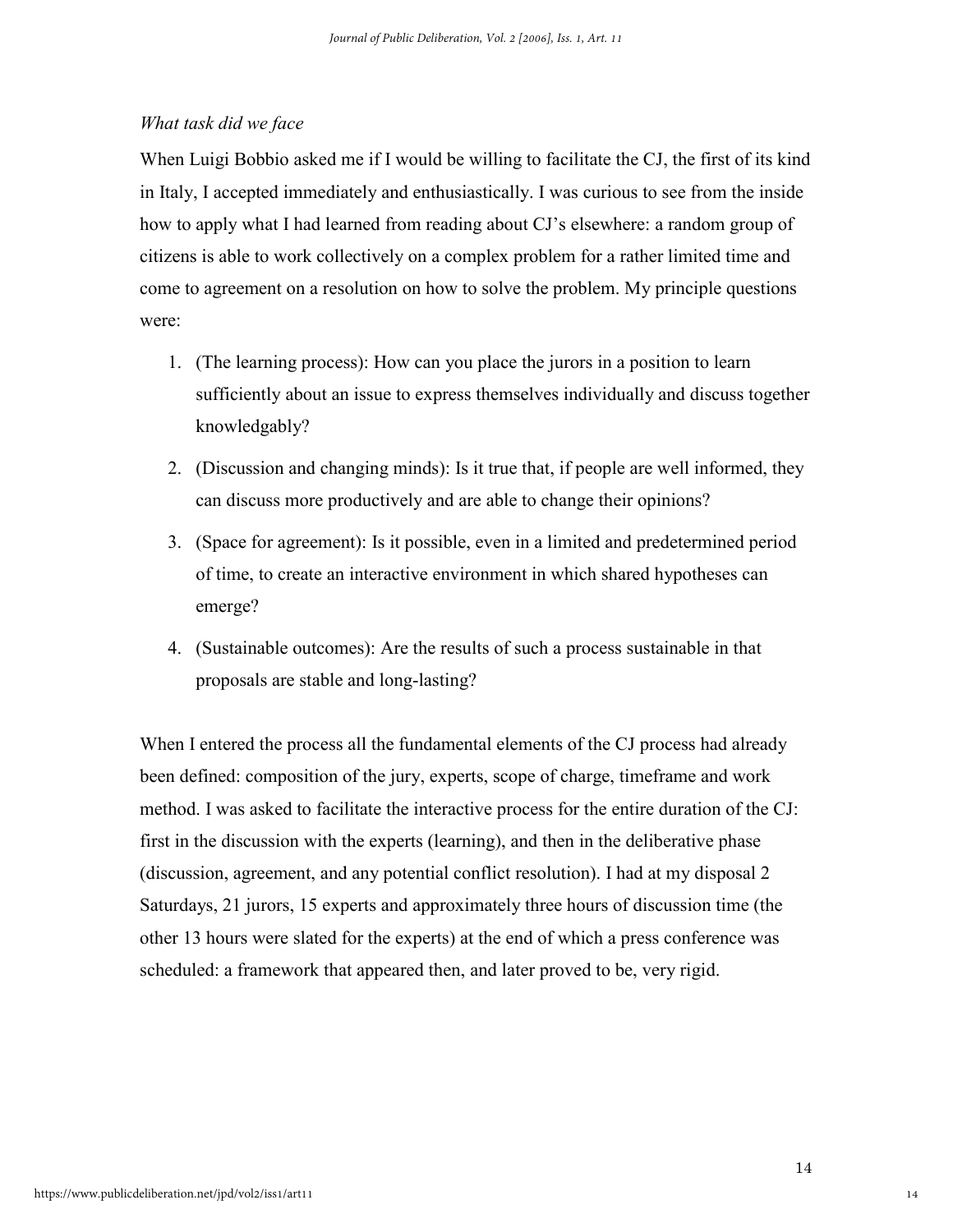#### *What have we done*

#### **The initial situation**

The first thing we did was present a series of rules or guidelines for discussion. The rules aimed at facilitating the individual voicing of questions and doubts on the part of the jurors, and therefore stipulated that the experts would agree to accept interruptions in their presentations at any given moment when these arose. At the same time the jurors were asked to keep their comments concise and relevant to the topic at hand considering that only ten minutes were available at the end of each presentation and the goal was for everyone to be heard.

Shortly into the working process it became evident that this framework would not work. To keep the process going within these rules I had to continually intercede and focus the exchanges, which significantly limited both the spontaneity and the comfort level of the jurors. I, too, felt uncomfortable with the process as it required me to be excessively demanding in conducting our work: there was something fundamentally wrong that I felt would hamper the entire working process.

I had asked some members of the process team—who were acting as observers—to be prepared for short briefings during the pauses to evaluate any eventual changes or adjustments to the CJ system we had constructed. Fortunately the first coffee break quickly arrived and from then on we worked exclusively using a method Carson calls "co-facilitation". The adjustments we defined together allowed us to proceed through the rest of the CJ without major bottlenecks.

#### **The situation after having modified the process**

The first day the situation was very rigid: the experts had all already been invited and their presentations were already defined, while the time available was very limited. We therefore opted to make minor adjustments that aimed at softening the working environment and making their contributions more productive. First, we were able to create a space, several times throughout the day, to go around the

table and allow the jurors to express themselves freely on the topic at hand.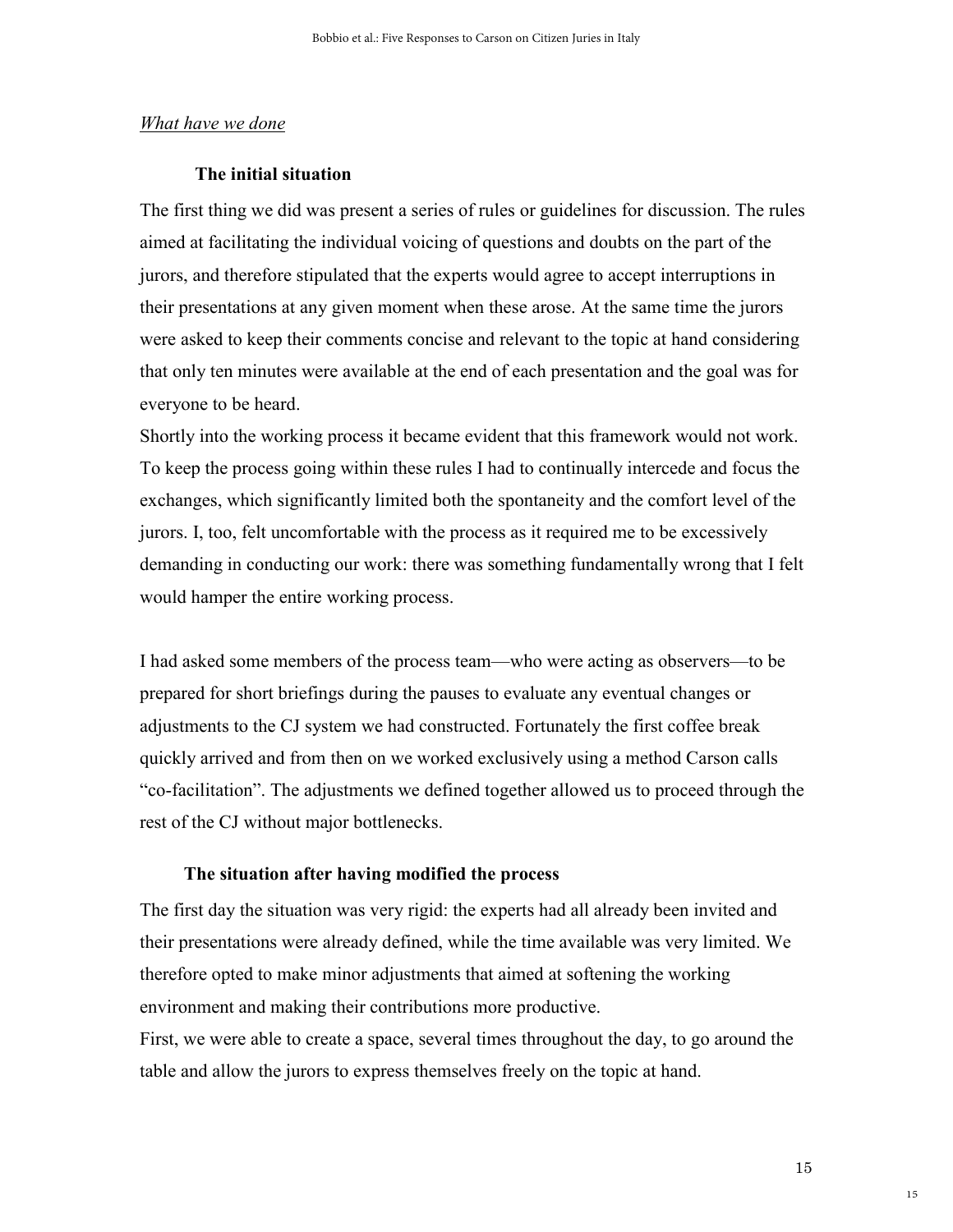Secondly, we reduced by one third the time available to the experts (causing some discontent among them), leaving about half the remaining time for the jurors' questions. Unfortunately the same fundamental problem persisted: the experts' contributions were too many and they were often redundant; the jurors appeared tired and overwhelmed by an excessive amount of data that was difficult to assimilate in such short a time. Most importantly, it seemed to us extremely difficult for the jurors, people not generally accustomed to deliberating issues so complex, to connect all this information with the scenarios they were asked to consider. We feared that there would be a disconnect between the information and deliberation phases that would place at risk the value of the entire experience.

The second working day was scheduled for the following weekend, which was fortunate as it gave us time to reconsider the process design and the day's agenda. We decided to make significant changes. One: We reduced the number of experts, thereby increasing the time available for the deliberative phase. Two: We then asked the experts to forgo their formal presentations and to present instead only their arguments in favour or against the six scenarios previously identified. Three: The remaining time would be dedicated to responding to the jurors' questions. These minor changes allowed us to craft a working process that was less confrontational and more oriented towards problem solving—as Carson herself suggests—and it facilitated the comprehension of the specific topics at hand.

Simultaneously we decided to position dry-erase boards on the wall on which we recorded the principle pros and cons for each scenario as they emerged from the dialogue between the jurors and the experts. This exercise allowed us to create a consensual process even in this early informative phase. This development of a collective evaluation of the scenarios allowed the jurors to process more effectively the data presented and to associate them more clearly with their own or the others' conception of the problem. In some cases the jurors even observed that some principles were at least partly shared.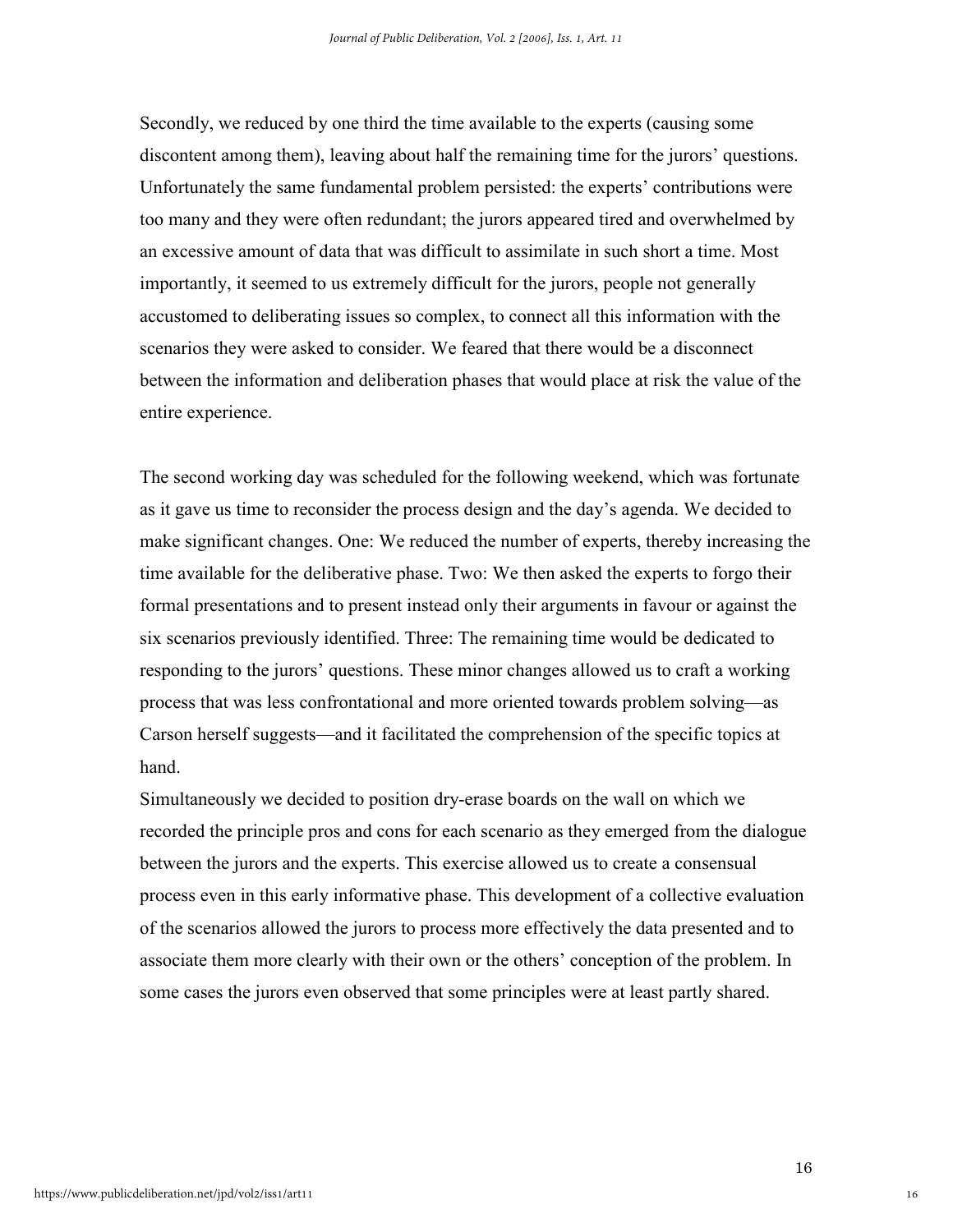Lastly, we decided to structure the discussion in the actual deliberative phase in such a way as to reduce the complexity of the variables, accelerate individual expression, and identify common ground reached to that point.

The two working days revealed clearly the desire, on the part of the jurors, to develop a new scenario composed of various elements of the six predefined scenarios. On the other hand, there was not enough time to let the discussion develop spontaneously. What we did was ask the jurors to use post-it notes to rank their first and second most preferred policy or action. With the notes posted on a large board it was possible to identify groups of shared or related interests and also to exclude other options or scenarios that were given less significance.

Starting from the common or shared priorities the group worked to develop the "seventh" scenario, which it largely did in a brief amount of time yet without submerging significant differences of opinion. As the end of the allotted time drew near, the discussion became progressively more animated. At a certain point we took a break and asked the participants if they intended to arrive at a shared solution, underlining that it was neither obligatory nor given that they would, but rather a choice they would have to make. This transition, in my opinion, in some way forced the situation. My perception of the group dynamics at that point was that the jurors accepted ownership of the process and concluded that a solution based on consensus was preferable to one that merely reflected the partly divergent opinions expressed to that point.

Everyone's attitude appeared to change at that moment and, instead of defending differences of opinion sustained thus far, it seemed to me the mood shifted towards acceptance of a unanimous agreement.

In the last hour available for discussion the group arrived, very quickly, at a shared final version of the scenario initially expressed point-for-point and then elaborated more thoroughly in a descriptive text containing the "final recommendations".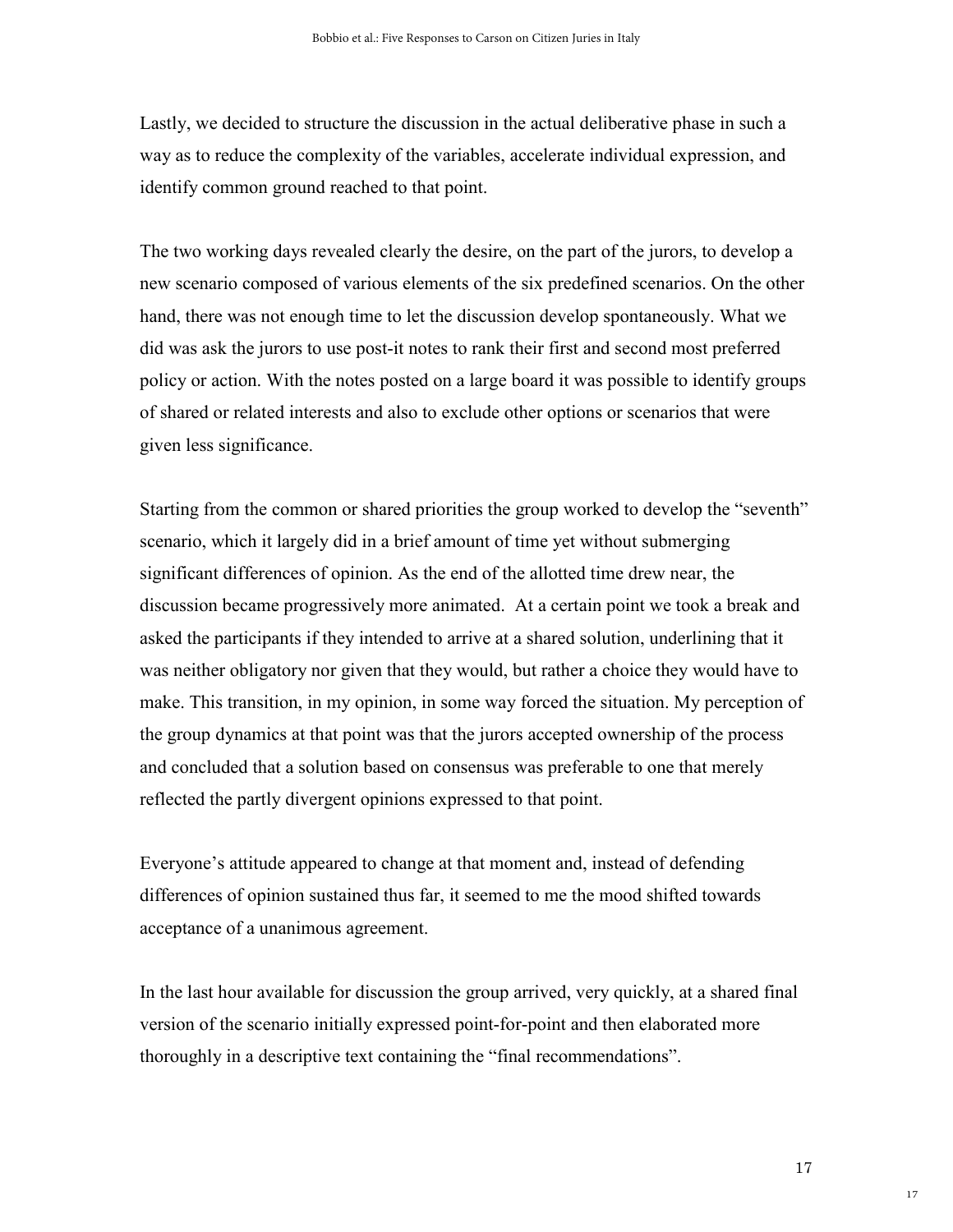#### *What we learned*

From my experience with Turin's CJ I am able to say a little more about the questions I had posed at the beginning of the process, even if the responses require additional evidence and support from further experiences.

- 1. (The learning process). The role of the experts is fundamental to the learning process, yet the modality of their participation and contribution should be defined based on the specific issues at hand and the type of decision being considered. Lecture-style presentations should be limited to a minimum, that is, to the framing of the greater issue. Instead, informal exchange should be facilitated following an analysis of a problem that is framed and defined along with the jurors themselves. The ideal would be for the experts to be chosen and for their intervention to occur only after some discussion among the jurors, in such a way as to alternate between moments of reflection and comprehension.
- 2. (Discussion and changing minds). Some jurors, once in a position to understand a particular problem, changed their attitudes somewhat: this occurred specifically when data was presented that correlated pollution with health problems. It appeared to me that the shift occurred specifically following discussion with the other jurors and the exchange of different but equally valid perspectives. The time available for this kind of phenomenon to fully develop was clearly insufficient and I therefore feel inclined to say that the *duration* of the CJ is extremely important and determinant of the quality of the product obtained.
- 3. (Space for agreement). The possibility of finding shared solutions depends on many factors. From this experience it seems I can affirm that the preconditions for a successful process are those noted in the previous two points. Yet to arrive at a true common ground two factors are fundamental: a group that works well together (and for this I believe a preparatory phase, which we lacked, is essential), and very structured facilitation that draws both from techniques in managing group dynamics and in creative conflict resolution. This second factor is extremely important specifically when there are interests that appear to diverge significantly but in reality mask significant agreement that can be brought to light.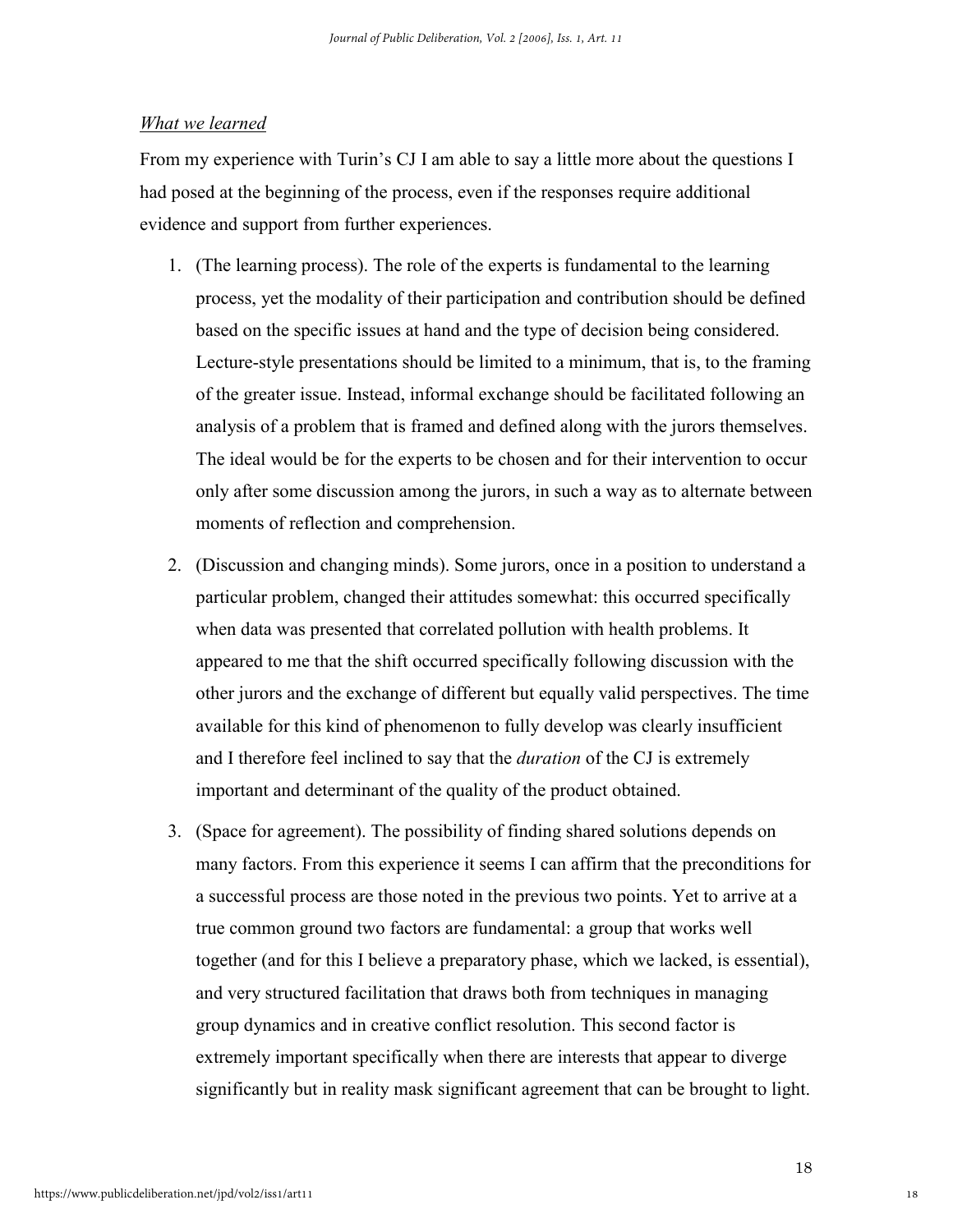4. (Sustainable outcomes). In the case of Turin's CJ the jurors proposed a unanimous solution towards which everyone expressed strong satisfaction. However, differently from Carson's own suggestion, I fear that this indicator is not sufficient to consider the result stable or sustainable in as much as it was strongly influenced, in my opinion, by the jurors propensity for efficiency in reaching a unanimous solution. With regards to the "stability of the result" it may be important to identify two types of acceptance: one being the jurors own long-term acceptance of their own work (in which they can feel represented), while the other the potential for the result to be accepted by a broad collective (the population of which the jurors are a sample). This second level of sustainability is, in my opinion, much more difficult to obtain and requires true commitment to the development of a comprehensive result which reflects a consensus actually present in the jury.

#### **Ned Crosby**

It was exciting for me to learn about the Italian experiments with Citizens Juries and the consideration being given to other democratic methods for engaging Italians in an informed way in the public policy arena. The growing use of Citizens Juries, Deliberative Polls, 21<sup>st</sup> Century Town Meetings and other methods in a number of countries around the world is an encouraging sign for those who care about the future of democracy.

My view is that the future of effective citizen engagement lies not with a specific method, such as Citizens Juries or Deliberative Polls, but with new methods and new practices that remain to be built. As the inventor of the Citizens Jury process, I say this not because the method is no longer useful, but because the things we have learned can be placed in a more solid format when governments (local, regional or national) become serious about using deliberative methods as they deserve to be used.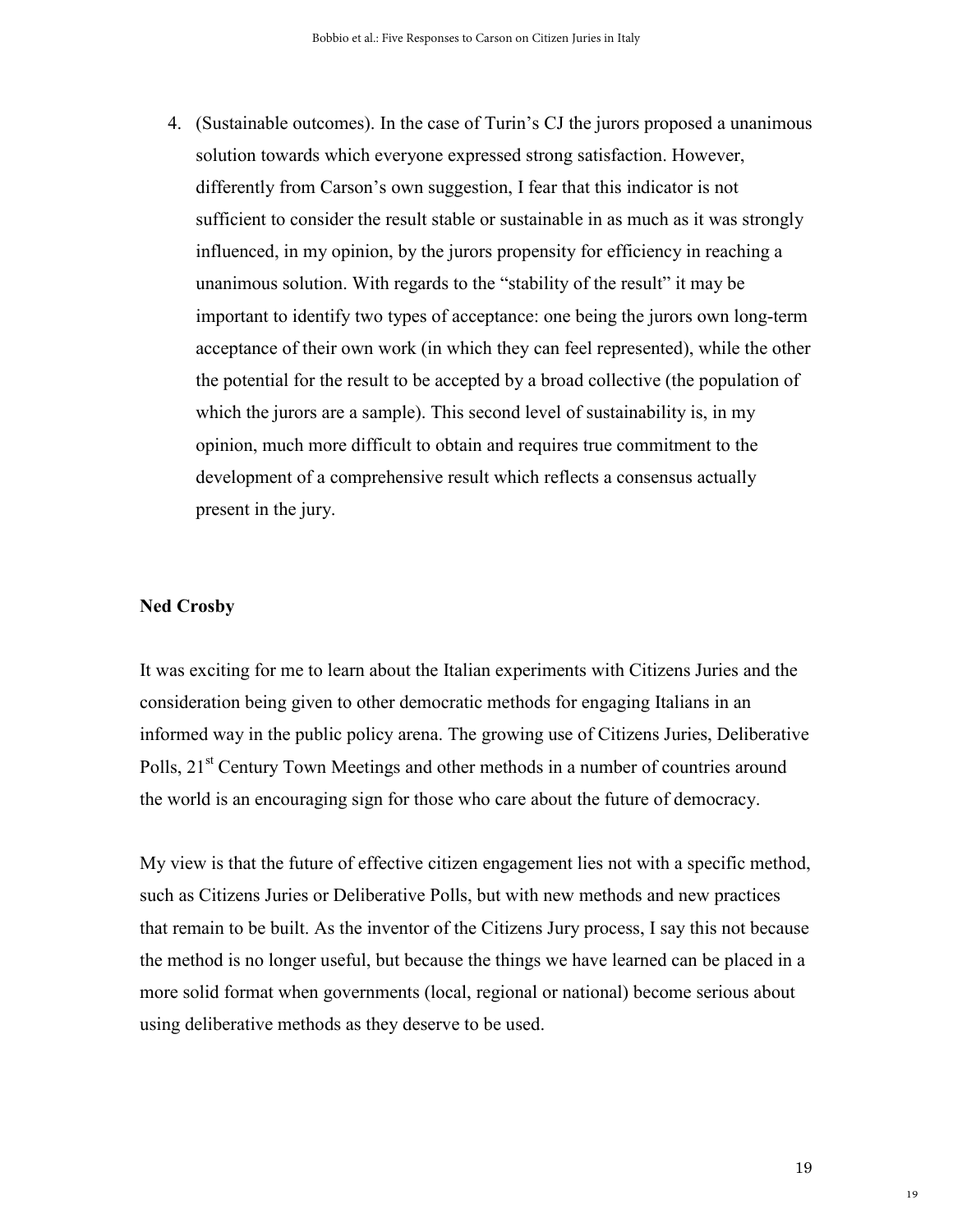In this paper Carson and the other contributing authors have raised a number of questions about the two Citizens Jury projects that were conducted. Are the results stable? Granted, one or two days may not be enough, but how many days really are needed? How willing are people to change their minds by seeing beyond the attitudes with which they arrived? What should be done when members of the advisory board drop out? What can be done to get officials to take the recommendations of a Citizens Jury seriously?

A number of these questions can be answered on the basis of Jefferson Center practice. A five-day Citizens Jury leads to considerably more stability than a one or two day event. In several of the more complex projects conducted by the Center, it was clear that the jurors were not ready to make the important decisions until they had learned enough to be sure of what they were doing. In the 1993 Citizens Jury project on the federal budget, it was not until the end of the fourth day that the jurors felt they had a grasp of the topic under discussion and could move ahead to the important decisions of the last day.

But even a single five-day Citizens Jury may not yield the stability desired. In the 1986 Citizens Jury on School-Based Clinics (Should there be clinics in high schools to help prevent teen-pregnancy and AIDS?) there were eight regional Citizens Juries, each lasting four days. At the end of these, opposition to the proposal had risen from 16% at the start of the project to 29%. When representatives of these eight juries met in a statewide Citizens Jury, the opposition rose to 50% by the end of the project (see the project report, p94 on www.jefferson-center.org). This shift occurred as the jurors became increasingly aware that the data showing the effectiveness of the projects was weak and increasingly aware of the costs of establishing the clinics.

My comments could be extended at length, dealing with various details of Citizens Juries and other methods. But let me skip to the major points I want to make:

1. It is important for Italians to continue to experiment with various deliberative methods, even if they cannot be run perfectly, so as to gain some familiarity with what can be done and the challenges faced in doing so properly.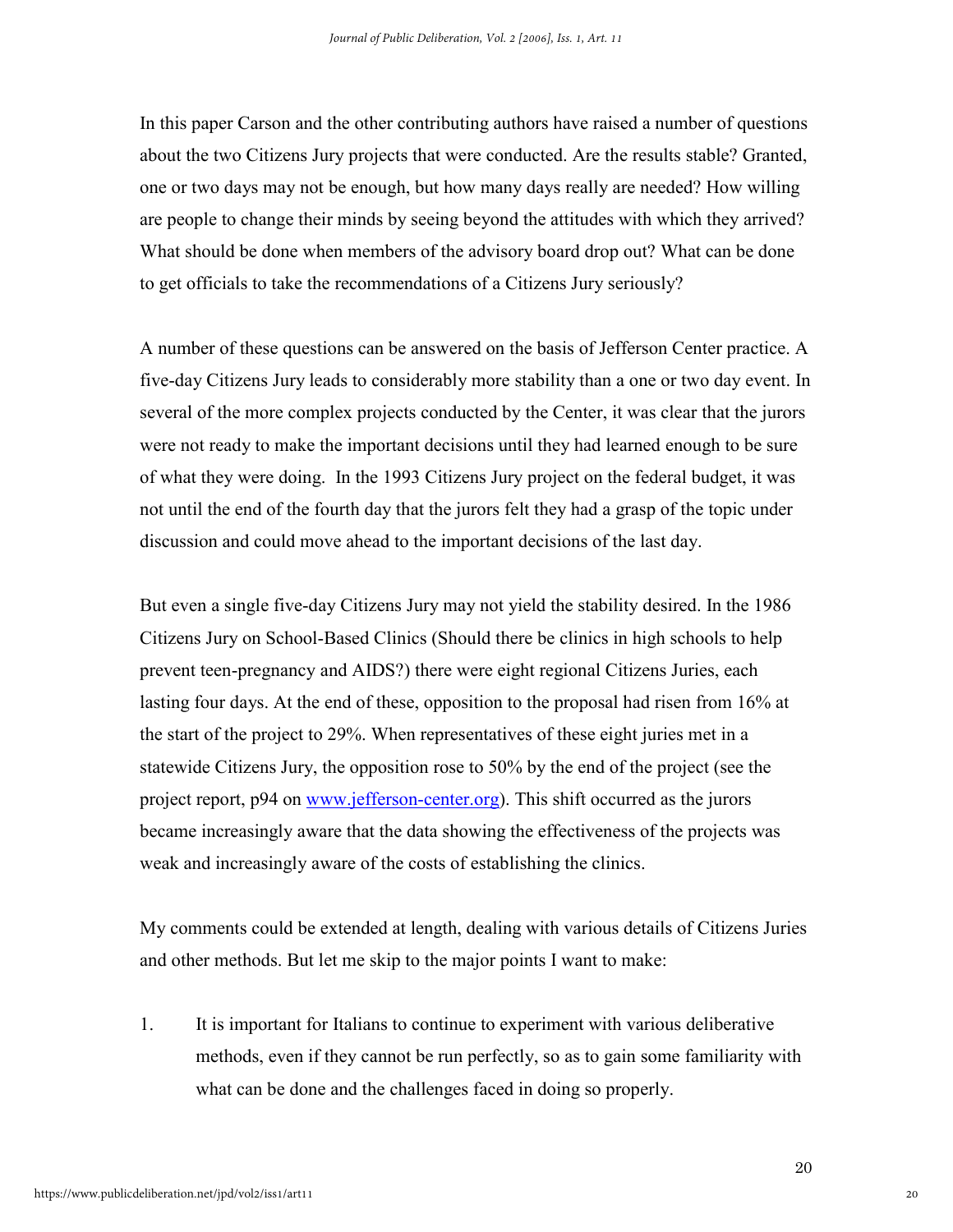- 2. It is important to let officials know that the problems that arise in these experiments can be overcome if sufficient money is invested to run them properly, with skilled staff and appropriate controls to minimize staff bias and any biases in the selection of the witnesses or the framing of the agenda. There is a wealth of experience from many nations that indicates what is possible.
- 3. A wonderful opportunity exists to craft deliberative participatory methods that will suit the Italian culture and be equal to the problems they are asked to examine. Aspects of Citizens Jury practice,  $21<sup>st</sup>$  Century Town Meetings, Citizens' Assemblies and other methods can be put together to provide a stable and wise body that can support responsible solutions to significant problems. What is required is responsible elected officials who can see the importance of quality participatory methods to provide the political will for actions that they are prepared to consider and implement. These methods should not be seen as supplanting the authority of representative government, but as working with government to find sound solutions to the problems and then lending the political will to do what needs to be done.

The problems of traffic and transportation in Italian cities are of huge importance, not only to those who live there, but to those around the world, like me, who marvel at the beauty the Italians have created. The Parliament of British Columbia, Canada spent  $1/20<sup>th</sup>$ of 1% of their yearly budget on the Citizens' Assembly to come up with a significant reform of their electoral system. Why should Italians spend any less to preserve and enhance the beauty of their national treasures? If the Ponte Vecchio suffered severe structural damage, would Florentine officials hire cut-rate architects and engineers to fix it on the grounds it was important to save money on consultants?

If a government is stuck in partisan disputes and power struggles to the degree that it cannot take effective action to sustain the long term well-being of its community, then no deliberative or participatory method is likely to improve matters. But if government